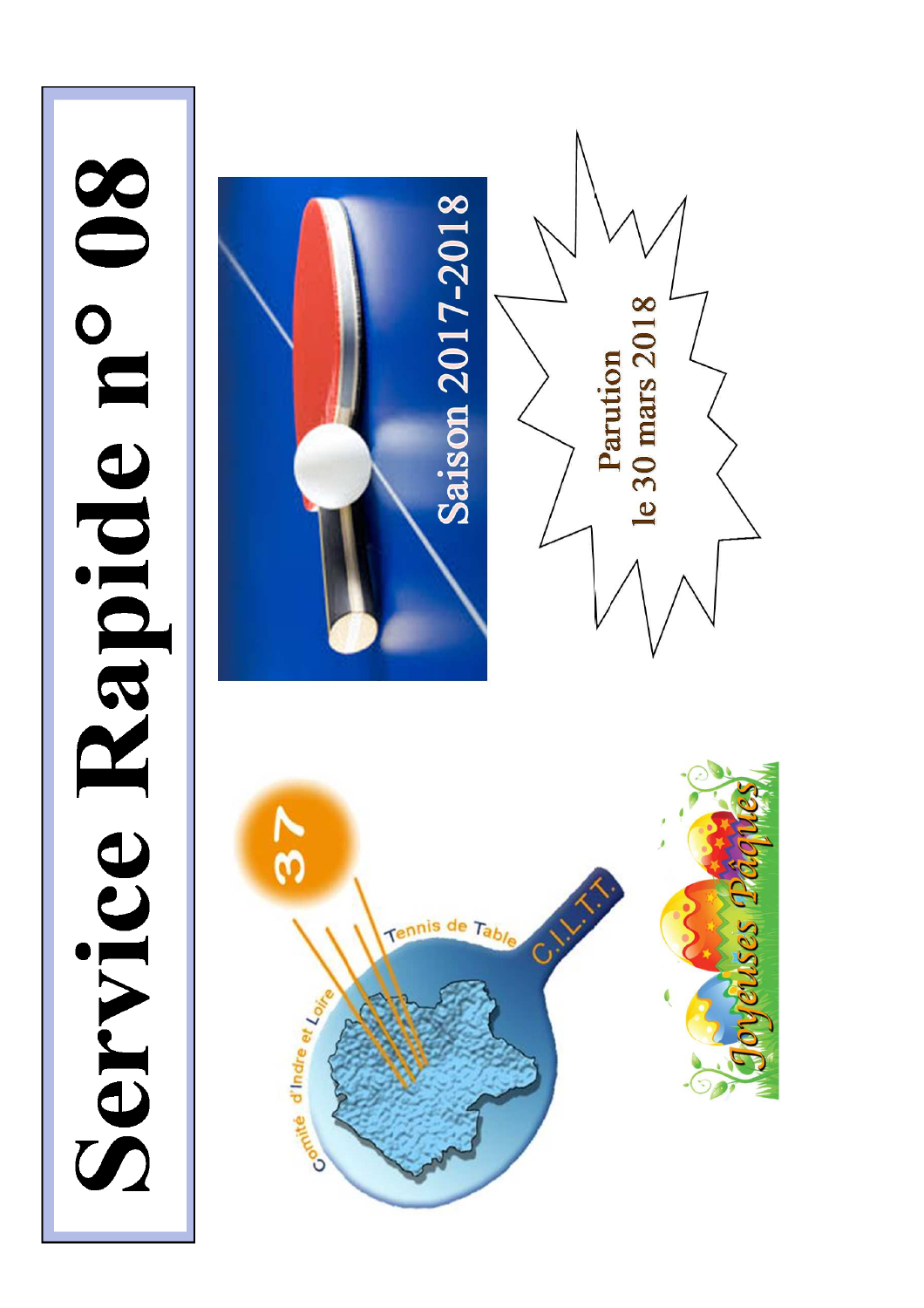## **PRE-REGIONALE**

#### **4ème** journée (2ème phase)

| R.C. BALLAN 2             | - TT MONT ARTANNES 2  | 4  | 10             |
|---------------------------|-----------------------|----|----------------|
| C.P. VEIGNE 1             | - TT JOUE LES TOURS 6 | 10 | $\overline{4}$ |
| U.S. VERNOU 1             | - AS VERETZ TT 2      | 7  | 7              |
| A.S. LUYNES T.T 2         | - ES OESIENNE TT 2    | 7  | 7              |
| 5ème journée (2ème phase) |                       |    |                |
| TT MONT ARTANNES 2        | - C.P. VEIGNE 1       | 10 | $\overline{4}$ |
| TT JOUE LES TOURS 6       | - U.S. VERNOU 1       | 10 | $\overline{4}$ |
| ES OESIENNE TT 2          | - R.C. BALLAN 2       | 7  | 7              |
| AS VERETZ TT 2            | - A.S. LUYNES T.T 2   |    | 7              |
|                           |                       |    |                |

| 4ème j <u>ournée</u> (2è <i>me phase)</i> |                       |    |    | Rg | Equipe                  | PT I            |                | JVN             |          | D        | PF     |         |
|-------------------------------------------|-----------------------|----|----|----|-------------------------|-----------------|----------------|-----------------|----------|----------|--------|---------|
| R.C. BALLAN 2                             | - TT MONT ARTANNES 2  | 4  | 10 |    | TT MONT ARTANNES 2      | 15 <sup>1</sup> |                | 555             | - 0      | $\Omega$ | $01$ 0 |         |
| C.P. VEIGNE 1                             | - TT JOUE LES TOURS 6 | 10 | 4  |    | C.P. VEIGNE 1           | 11 <sup>1</sup> |                | 5 3             | $\Omega$ | 2        |        | $01$ 0  |
| U.S. VERNOU 1                             | - AS VERETZ TT 2      |    |    |    | A.S. LUYNES T.T 2       | 11              |                | 5 2 1           |          |          | $01$ 0 |         |
| A.S. LUYNES T.T 2                         | - ES OESIENNE TT 2    |    |    |    | U.S. VERNOU 1           | 10 <sup>1</sup> |                | $5 \mid 2 \mid$ |          | 2        | $01$ 0 |         |
| 5ème journée (2ème phase)                 |                       |    |    |    | 5 TT JOUE LES TOURS 6   | 9               | 5 <sub>1</sub> |                 | 2        |          | $01$ 0 |         |
| TT MONT ARTANNES 2                        | - C.P. VEIGNE 1       | 10 | 4  |    | AS VERETZ TT 2          | 9               | 5              |                 | 2        |          | $01$ 0 |         |
| TT JOUE LES TOURS 6                       | - U.S. VERNOU 1       | 10 | 4  |    | <b>ES OESIENNE TT 2</b> | 8               | 5 <sup>1</sup> | $\overline{0}$  | -3       | 2        | $01$ 0 |         |
| ES OESIENNE TT 2                          | - R.C. BALLAN 2       |    |    | 8  | R.C. BALLAN 2           |                 | 5 <sup>1</sup> | $\Omega$        |          | 3        |        | $0$   0 |

## **DEPARTEMENTALE 1**

#### **POULE A**

| 4ème journée (2ème phase) |                            |                 |    | Rg | Equipe                         | PT              |                | V.              | N I            | D I            | PIF            |     |
|---------------------------|----------------------------|-----------------|----|----|--------------------------------|-----------------|----------------|-----------------|----------------|----------------|----------------|-----|
| ES OESIENNE TT 3          | - RS ST CYR/LOIRE 2        |                 | 11 |    | <b>IST AVERTIN SPORTS TT 3</b> | 15 <sup>1</sup> | 5 <sup>1</sup> | 5 <sub>1</sub>  | $\Omega$       |                | 0 0 0          |     |
| TT CHINONAIS 3            | - TT PARCAY MESLAY 2       | 12 <sup>2</sup> | -6 |    | <b>RS ST CYR/LOIRE 2</b>       | 13 <sup>1</sup> | 5 <sup>1</sup> | 4               |                |                | $\Omega$       | I 0 |
| T.T. BENAIS 1             | - ST AVERTIN SPORTS TT 3   | $\overline{7}$  | 11 |    | 3 A.S.T.T. ESVRES 1            |                 |                | $5 \mid 3 \mid$ | $\Omega$       |                | 2 0 0          |     |
| ATT LANGEAIS-CINO MARS 2  | - A.S.T.T. ESVRES 1        | $\overline{4}$  | 14 | 4  | <b>IES OESIENNE TT 3</b>       | 9               | 5              | $\overline{2}$  | $\overline{0}$ | 3 <sup>1</sup> | 0 <sub>0</sub> |     |
| 5ème journée (2ème phase) |                            |                 |    | ۰  | <b>ITT CHINONAIS 3</b>         | 9               | 5 <sup>1</sup> | 2 <sup>1</sup>  | $\overline{0}$ |                | 300            |     |
| TT PARCAY MESLAY 2        | - ES OESIENNE TT 3         | 15              | 3  |    | 6 ATT LANGEAIS-CINQ MARS 2     | 8               | 5 <sup>1</sup> | $\mathbf 1$     |                | 3 <sup>1</sup> | $01$ 0         |     |
| ST AVERTIN SPORTS TT 3    | - TT CHINONAIS 3           | 11              |    | ۰  | T.T. BENAIS 1                  | 8               | 5 <sup>1</sup> |                 |                | 3 <sup>1</sup> | $\mathbf 0$    | I 0 |
| <b>RS ST CYR/LOIRE 2</b>  | - ATT LANGEAIS-CINQ MARS 2 | 11              |    | 8  | <b>ITT PARCAY MESLAY 2</b>     |                 | 5 <sup>1</sup> |                 |                | 4              |                |     |
| A S.T.T. ESVRES 1         | - T.T. BENAIS 1            | 10              | 8  |    |                                |                 |                |                 |                |                |                |     |

#### **POULE B**

| RS ST CYR/LOIRE 3          | $-C.E.S. T($ |
|----------------------------|--------------|
| 4S TOURS T.T. 12           | - AS VERE    |
| U.S. CHAMBRAY-LES-TOURS 2  | - ES LA VI   |
| U.S. GENILLE TT 1          | - P.L. PAU   |
| 5ème journée (2ème phase)  |              |
| AS VERETZ TT 3             | - RS ST C'   |
| ES LA VILLE AUX DAMES TT 3 | - 4S TOUF    |
|                            |              |

# ILLE AUX DAMES TT 3 5 C.E.S. TOURS 1 - U.S. GENILLE TT 1 8 P.L. PAUL BERT 1 - U.S. CHAMBRAY-LES-TOURS 2 11 7

| PIF<br>D I                                               |
|----------------------------------------------------------|
|                                                          |
| $01$ 0<br>0                                              |
| $0$   $0$                                                |
| 0 <sub>0</sub>                                           |
| 0 <sub>0</sub>                                           |
| $01$ 0<br>3                                              |
| $01$ 0                                                   |
| $01$ 0<br>5                                              |
| $0$   0<br>5                                             |
| $\Omega$<br>$\Omega$<br>$\Omega$<br>$\Omega$<br>$\Omega$ |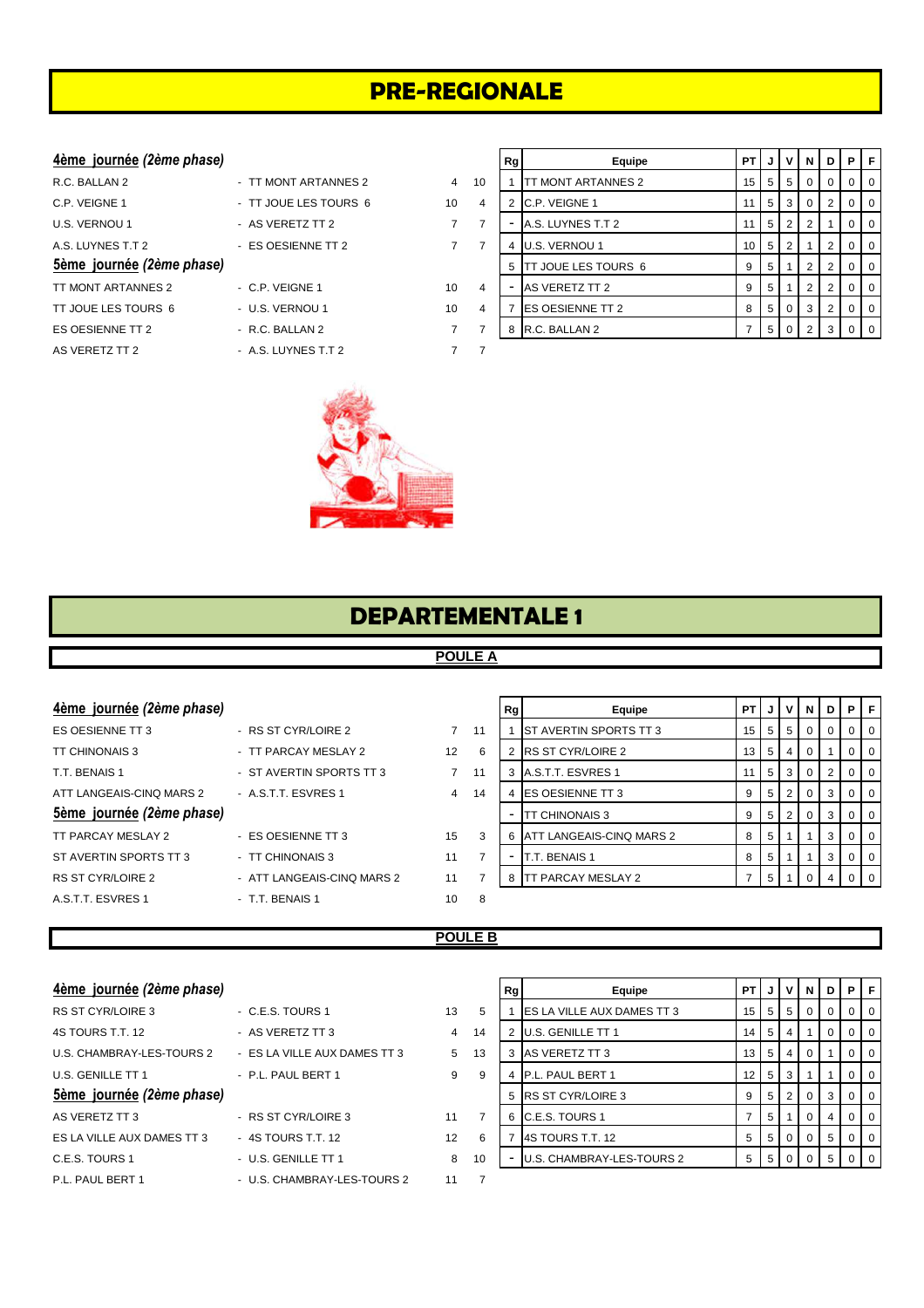#### **POULE A**

| 4ème journée (2ème phase) |                       |    |                |
|---------------------------|-----------------------|----|----------------|
| <b>ES OESIENNE TT 4</b>   | - TT JOUE LES TOURS 7 | 9  | 9              |
| <b>PPC MARTINOIS 1</b>    | - A.P. ABILLY 1       | 5  | 13             |
| STE MAURE TT 2            | - TTC du LOCHOIS 2    | 18 | F              |
| C.P. VEIGNE 2             | - A.S. LUYNES T.T 3   | 9  | 9              |
| 5ème journée (2ème phase) |                       |    |                |
| A.P. ABILLY 1             | - ES OESIENNE TT 4    | 10 | -8             |
| TTC du LOCHOIS 2          | - PPC MARTINOIS 1     | 5  | 13             |
| TT JOUE LES TOURS 7       | - C.P. VEIGNE 2       | 16 | $\overline{2}$ |
| A.S. LUYNES T.T 3         | - STE MAURE TT 2      | 9  | 9              |

| 4ème journée (2ème phase) |                       |    |    | Rg | Equipe                   | PT J V N        |                    |     |                | $\overline{D}$ | PF             |                |
|---------------------------|-----------------------|----|----|----|--------------------------|-----------------|--------------------|-----|----------------|----------------|----------------|----------------|
| ES OESIENNE TT 4          | - TT JOUE LES TOURS 7 | 9  | 9  |    | TT JOUE LES TOURS 7      |                 | $14 \mid 5 \mid$   | 4   |                | 0              | 0 <sup>1</sup> |                |
| PPC MARTINOIS 1           | - A.P. ABILLY 1       | 5  | 13 |    | STE MAURE TT 2           | 12 <sub>1</sub> |                    | 5 3 |                |                |                | 0 <sub>0</sub> |
| STE MAURE TT 2            | - TTC du LOCHOIS 2    | 18 | F  |    | A.P. ABILLY 1            |                 | 1531               |     | $\overline{0}$ |                | $01$ 0         |                |
| C.P. VEIGNE 2             | - A.S. LUYNES T.T 3   | 9  | 9  |    | A.S. LUYNES T.T 3        |                 | $10$   5           |     | 3              |                |                | 0 <sub>0</sub> |
| 5ème journée (2ème phase) |                       |    |    |    | C.P. VEIGNE 2            |                 | $10 \mid 5 \mid 2$ |     |                |                | $01$ 0         |                |
| A.P. ABILLY 1             | - ES OESIENNE TT 4    | 10 | 8  |    | <b>IES OESIENNE TT 4</b> |                 | $10 \mid 5 \mid 2$ |     |                | 2              | $01$ 0         |                |
| TTC du LOCHOIS 2          | - PPC MARTINOIS 1     | 5  | 13 |    | <b>PPC MARTINOIS 1</b>   | 8               | 51                 |     |                | 3              | $01$ 0         |                |
| TT JOUE LES TOURS 7       | - C.P. VEIGNE 2       | 16 | 2  | 8  | TTC du LOCHOIS 2         |                 | 50                 |     |                |                |                |                |
|                           |                       |    |    |    |                          |                 |                    |     |                |                |                |                |

#### **POULE B**

| 4ème journée (2ème phase)  |                              |                |    | Rg | Equipe                            | <b>PT</b> | J            | v | ΝI             | D | P              | F |
|----------------------------|------------------------------|----------------|----|----|-----------------------------------|-----------|--------------|---|----------------|---|----------------|---|
| TT CORMERY-TRUYES 2        | - TT PARCAY MESLAY 3         | 18             | 0  |    | <b>ITT CORMERY-TRUYES 2</b>       | 15        | 5            | 5 | $\overline{0}$ | 0 | 0 <sup>1</sup> |   |
| 4S TOURS T.T. 13           | - A.S MONTLOUIS/LOIRE 1      | 10             | 8  |    | <b>ITT PARCAY MESLAY 3</b>        | 11        | 5            | 3 | 0 <sup>1</sup> | 2 | 0 <sup>1</sup> |   |
| STE MAURE TT 1             | - TT CHINONAIS 4             | 14             | 4  |    | <b>ES LA VILLE AUX DAMES TT 4</b> | 11        | $.5^{\circ}$ | 3 | 0              |   | 0 <sub>1</sub> |   |
| ES LA VILLE AUX DAMES TT 4 | - TT SEMBLANCEEN 1           | 12             | 6  |    | <b>ITT CHINONAIS 4</b>            | 9         | . 5          | 2 | $\overline{0}$ | 3 | 0 <sup>1</sup> |   |
| 5ème journée (2ème phase)  |                              |                |    | 5  | A.S MONTLOUIS/LOIRE 1             | 8         | 5            |   |                | 3 | 0 <sup>1</sup> |   |
| A.S.MONTLOUIS/LOIRE 1      | - TT CORMERY-TRUYES 2        | 5 <sup>5</sup> | 13 |    | 4S TOURS T.T. 13                  | 8         | 5            |   |                | 3 | 0 <sup>1</sup> |   |
| <b>TT CHINONAIS 4</b>      | $-4S$ TOURS T.T. 13          | 13             | 5  |    | <b>STE MAURE TT 1</b>             | 7         | 4            |   |                | 2 | 0 <sup>1</sup> |   |
| TT PARCAY MESLAY 3         | - ES LA VILLE AUX DAMES TT 4 | 13             | 5  |    | <b>TT SEMBLANCEEN 1</b>           |           |              |   |                |   |                |   |
| <b>TT SEMBLANCEEN 1</b>    | - STE MAURE TT 1             | <b>NP</b>      |    |    |                                   |           |              |   |                |   |                |   |
|                            |                              |                |    |    |                                   |           |              |   |                |   |                |   |

#### **POULE C**

| 4ème journée (2ème phase) |                            |                 |    | Rg | Equipe                          | PT I             | J              | v | N. | D              | PF             |                |
|---------------------------|----------------------------|-----------------|----|----|---------------------------------|------------------|----------------|---|----|----------------|----------------|----------------|
| <b>BEAUJARDIN BCT 2</b>   | - TT JOUE LES TOURS 8      | 12 <sup>2</sup> | -6 |    | C.S. LA MEMBROLLE TT 2          | $15 \mid 5 \mid$ |                | 5 | 0  | 0              |                | $0$   $0$      |
| <b>ES RIDELLOIS TT 1</b>  | - US RENAUDINE TT 3        | 9               | 9  |    | <b>IUS RENAUDINE TT 3</b>       | 14 I             | 5              | 4 |    | 0              |                | $01$ 0         |
| T.T. BENAIS 2             | - A.S. FONDETTES 6         | 6               | 12 | 3  | <b>ATT LANGEAIS-CINQ MARS 3</b> | 13 <sup>1</sup>  | 5              | 4 |    |                | 0              | $\overline{0}$ |
| ATT LANGEAIS-CINO MARS 3  | - C.S. LA MEMBROLLE TT 2   | $\overline{4}$  | 14 | 4  | A.S. FONDETTES 6                | 9                | 5 <sup>°</sup> | 2 | 0  | 3              |                | $01$ 0         |
| 5ème journée (2ème phase) |                            |                 |    | 5  | <b>BEAUJARDIN BCT 2</b>         | 8                | 5              |   |    | $\overline{2}$ | $\overline{0}$ |                |
| US RENAUDINE TT 3         | - BEAUJARDIN BCT 2         | 13              | -5 | ۰  | <b>IES RIDELLOIS TT 1</b>       | 8                | 5              |   |    | 3              |                | $01$ 0         |
| A.S. FONDETTES 6          | - ES RIDELLOIS TT 1        | 12 <sup>2</sup> | 6  |    | <b>TT JOUE LES TOURS 8</b>      |                  | 5              |   | 0  | 4              |                | $0$   0        |
| TT JOUE LES TOURS 8       | - ATT LANGEAIS-CINO MARS 3 | $\overline{7}$  | 11 | 8  | <b>T.T. BENAIS 2</b>            | 4                | 5 <sup>5</sup> |   |    | 4              | $\Omega$       |                |
| C.S. LA MEMBROLLE TT 2    | - T.T. BENAIS 2            | 15              | 3  |    |                                 |                  |                |   |    |                |                |                |

### **POULE D**

| 4ème journée (2ème phase) |                          |                 |                |
|---------------------------|--------------------------|-----------------|----------------|
| A.T.T. AZAY-SUR-CHER 1    | - T.T. BOUCHARDAIS 1     | 6               | 12             |
| P.L. PAUL BERT 2          | - A.S. FONDETTES 5       | 7               | 11             |
| A.C. AMBOISE 1            | - LARCAY T.T. 1          | 11              | 7              |
| 4S TOURS T.T. 14          | - TT BLERE V.C. 2        | 10 <sup>1</sup> | 8              |
| 5ème journée (2ème phase) |                          |                 |                |
| A.S. FONDETTES 5          | - A.T.T. AZAY-SUR-CHER 1 | 16              | $\overline{2}$ |
| LARCAY T.T. 1             | - P.L. PAUL BERT 2       | 10              | 8              |
| T.T. BOUCHARDAIS 1        | - 4S TOURS T.T. 14       | 10 <sup>1</sup> | 8              |
| TT BLERE V.C. 2           | - A.C. AMBOISE 1         | 8               | 10             |

| 4ème journée (2ème phase) |                          |                 |                | Rg            | Equipe                 | <b>PT</b>          | J   |     | N        | D | PF |                |
|---------------------------|--------------------------|-----------------|----------------|---------------|------------------------|--------------------|-----|-----|----------|---|----|----------------|
| A.T.T. AZAY-SUR-CHER 1    | - T.T. BOUCHARDAIS 1     | 6               | 12             |               | A.S. FONDETTES 5       | 15 <sub>1</sub>    | -5  | 5   | 0        |   |    | 0 <sub>0</sub> |
| P.L. PAUL BERT 2          | - A.S. FONDETTES 5       | $\overline{7}$  | 11             |               | 2 4S TOURS T.T. 14     | $12 \mid 5$        |     | -3  |          |   |    | $0$   0        |
| A.C. AMBOISE 1            | - LARCAY T.T. 1          | 11              | $\overline{7}$ | $\mathcal{B}$ | <b>TT BLERE V.C. 2</b> | 11 <sub>1</sub>    | -51 | - 3 | $\Omega$ |   |    | 0 <sub>0</sub> |
| 4S TOURS T.T. 14          | - TT BLERE V.C. 2        | 10 <sup>°</sup> | 8              |               | T.T. BOUCHARDAIS 1     | $11 \mid 5 \mid 3$ |     |     | 0        |   |    | $0$   0        |
| 5ème journée (2ème phase) |                          |                 |                |               | 5 A.C. AMBOISE 1       | 9                  | 5   |     | $\Omega$ | 3 |    | $01$ 0         |
| A.S. FONDETTES 5          | - A.T.T. AZAY-SUR-CHER 1 | 16              | 2              |               | LARCAY T.T. 1          | 9                  | 5   | 2   | $\Omega$ | 3 |    | $0$   $0$      |
| LARCAY T.T. 1             | - P.L. PAUL BERT 2       | 10 <sup>°</sup> | 8              |               | A.T.T. AZAY-SUR-CHER 1 | 8                  | 5   |     |          | 3 |    | $0$   0        |
| T.T. BOUCHARDAIS 1        | - 4S TOURS T.T. 14       | 10              | 8              |               | 8 P.L. PAUL BERT 2     | 5 <sub>1</sub>     | 5   |     |          |   |    | 0 <sub>0</sub> |
| TT BLERE V.C. 2           | - A.C. AMBOISE 1         | 8               | 10             |               |                        |                    |     |     |          |   |    |                |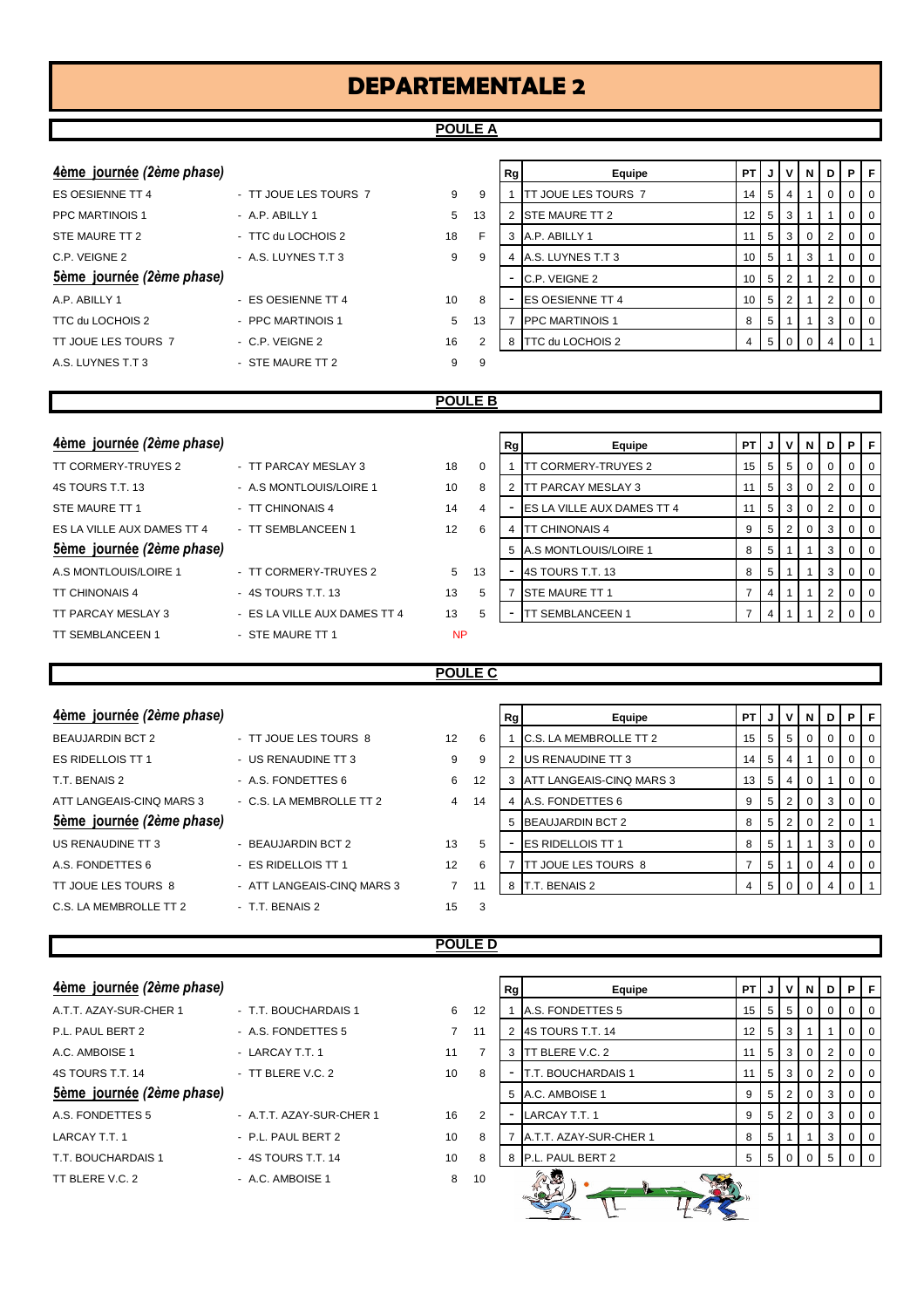#### **POULE A**

| 4ème journée (2ème phase)   |                               |                |                | Rg | Equipe                                | PT             | J              | v               | N              | D                | P           | F           |
|-----------------------------|-------------------------------|----------------|----------------|----|---------------------------------------|----------------|----------------|-----------------|----------------|------------------|-------------|-------------|
| TT PARCAY MESLAY 4          | - T.T. METTRAY 1              | 9              | 9              |    | 1 <b>ES RIDELLOIS TT 3</b>            | 13             | 5              | 4               | 0              | 1                | 0           | $\mathbf 0$ |
| STE CATHERINE DE FIERBOIS 1 | - EP MARIGNY RILLY 1          | 11             | 7              |    | 2 T.T. METTRAY 1                      | 12             | 5              | 3               | $\overline{1}$ | 1                | $\mathbf 0$ | $\mathbf 0$ |
| A.C. AMBOISE 3              | - ATT LANGEAIS-CINQ MARS 5    | 9              | 9              |    | 3 EP MARIGNY RILLY 1                  | 11             | 5              | 3               | $\mathbf 0$    | $\boldsymbol{2}$ | $\mathbf 0$ | $\mathbf 0$ |
| A.S.P.T.T. TOURS 1          | - ES RIDELLOIS TT 3           | 5              | 13             |    | 4 A.S.P.T.T. TOURS 1                  | 10             | $\,$ 5 $\,$    | $\sqrt{2}$      | $\overline{1}$ | $\sqrt{2}$       | $\mathbf 0$ | $\mathbf 0$ |
| Sème journée (2ème phase)   |                               |                |                |    | TT PARCAY MESLAY 4                    | 10             | 5              | $\overline{c}$  | $\mathbf{1}$   | $\overline{c}$   | $\mathbf 0$ | $\mathbf 0$ |
| EP MARIGNY RILLY 1          | - TT PARCAY MESLAY 4          | $\overline{7}$ | 11             |    | <b>TT STE CATHERINE DE FIERBOIS 1</b> | 10             | 5              | $\overline{2}$  | $\mathbf{1}$   | $\overline{2}$   | 0           | $\mathbf 0$ |
| ATT LANGEAIS-CINQ MARS 5    | - STE CATHERINE DE FIERBOIS 1 | 13             | 5              |    | 7 ATT LANGEAIS-CINQ MARS 5            | 8              | 5              | $\mathbf{1}$    | $\mathbf{1}$   | 3                | $\mathbf 0$ | $\mathbf 0$ |
| T.T. METTRAY 1              | - A.S.P.T.T. TOURS 1          | 11             | $\overline{7}$ |    | 8 A.C. AMBOISE 3                      | 6              | 5              | $\mathbf 0$     |                | $\overline{4}$   | $\mathsf 0$ | $\mathbf 0$ |
| ES RIDELLOIS TT 3           | - A.C. AMBOISE 3              | 11             | $\overline{7}$ |    |                                       |                |                |                 |                |                  |             |             |
|                             |                               |                | <b>POULE B</b> |    |                                       |                |                |                 |                |                  |             |             |
| 4ème journée (2ème phase)   |                               |                |                | Rg | Equipe                                | PT             | J              | ٧               | N              | D                | P           | F           |
| US LA RICHE TT 2            | - RS ST CYR/LOIRE 5           | 8              | 10             |    | 1 RS ST CYR/LOIRE 5                   | 14             | 5              | $\overline{4}$  |                | $\mathbf 0$      | $\mathbf 0$ | $\mathbf 0$ |
| <b>TT CHINONAIS 5</b>       | - US RENAUDINE TT 6           | 3              | 15             |    | 2 ST AVERTIN SPORTS TT 4              | 13             | $\sqrt{5}$     | 4               | $\mathbf 0$    | 1                | $\mathbf 0$ | $\mathbf 0$ |
| A.S MONTLOUIS/LOIRE 2       | - U.S. CHAMBRAY-LES-TOURS 3   | 7              | 11             |    | US RENAUDINE TT 6                     | 13             | 5              | $\overline{4}$  | $\mathbf 0$    | $\mathbf{1}$     | $\mathsf 0$ | $\mathbf 0$ |
| C.S. LA MEMBROLLE TT 4      | - ST AVERTIN SPORTS TT 4      | 2              | 16             |    | 4 C.S. LA MEMBROLLE TT 4              | 10             | 5              | $\overline{2}$  | $\mathbf{1}$   | $\overline{2}$   | $\mathbf 0$ | $\mathbf 0$ |
| Sème journée (2ème phase)   |                               |                |                |    | US LA RICHE TT 2                      | 10             | 5              | $\mathbf 2$     | 1              | $\overline{2}$   | 0           | $\mathbf 0$ |
| US RENAUDINE TT 6           | - US LA RICHE TT 2            | 16             | 2              |    | 6 U.S. CHAMBRAY-LES-TOURS 3           | 9              | $\sqrt{5}$     | $\mathbf 2$     | $\mathbf 0$    | 3                | $\mathbf 0$ | $\mathbf 0$ |
| U.S. CHAMBRAY-LES-TOURS 3   | - TT CHINONAIS 5              | 12             | 6              |    | 7 <b>TT CHINONAIS 5</b>               | 6              | 5              | $\mathbf 0$     | $\mathbf{1}$   | $\overline{4}$   | $\mathbf 0$ | $\mathbf 0$ |
| RS ST CYR/LOIRE 5           | - C.S. LA MEMBROLLE TT 4      | 16             | 2              |    | 8 A.S MONTLOUIS/LOIRE 2               | 5              | 5              | $\mathbf 0$     | $\mathbf 0$    | 5                | $\mathbf 0$ | $\mathbf 0$ |
| ST AVERTIN SPORTS TT 4      | - A.S MONTLOUIS/LOIRE 2       | 15             | 3              |    |                                       |                |                |                 |                |                  |             |             |
|                             |                               |                |                |    |                                       |                |                |                 |                |                  |             |             |
|                             |                               |                | <b>POULE C</b> |    |                                       |                |                |                 |                |                  |             |             |
| 4ème journée (2ème phase)   |                               |                |                | Rg | Equipe                                | PT             | J              | v               | N              | D                | P           | F           |
| T.T. BOUCHARDAIS 2          | - TT MONTS ARTANNES 5         | 10             | 8              |    | 1 ATT LANGEAIS-CINQ MARS 4            | 14             | 5              | $\overline{4}$  | 1              | $\mathbf 0$      | $\mathbf 0$ | $\mathbf 0$ |
| AS SAVONNIERES TT 1         | - ST MICHEL T.T. 1            | 7              | 11             |    | 2 AS VERETZ TT 5                      | 13             | $\sqrt{5}$     | $\sqrt{3}$      | $\overline{2}$ | $\mathbf 0$      | $\mathsf 0$ | $\mathbf 0$ |
| AS VERETZ TT 5              | - ATT LANGEAIS-CINQ MARS 4    | 9              | 9              |    | 3 <b>ITT MONTS ARTANNES 5</b>         | 11             | $\sqrt{5}$     | $\sqrt{3}$      | $\mathbf 0$    | $\overline{2}$   | $\mathbf 0$ | $\mathbf 0$ |
| US RENAUDINE TT 7           | - R.C. BALLAN 3               | 3              | 15             |    | 4 R.C. BALLAN 3                       | 10             | 5              | $\overline{2}$  | 1              | $\overline{2}$   | $\mathbf 0$ | $\mathbf 0$ |
| 5ème journée (2ème phase)   |                               |                |                | 5  | AS SAVONNIERES TT 1                   | 9              | 5              | $\overline{2}$  | $\mathbf 0$    | 3                | 0           | $\mathbf 0$ |
| ST MICHEL T.T. 1            | - T.T. BOUCHARDAIS 2          | 18             | 0              |    | ST MICHEL T.T. 1                      | 9              | 5              | $\overline{2}$  | $\pmb{0}$      | 3                | $\pmb{0}$   | $\pmb{0}$   |
| ATT LANGEAIS-CINQ MARS 4    | - AS SAVONNIERES TT 1         | 10             | 8              | 7  | T.T. BOUCHARDAIS 2                    | 7 <sub>1</sub> |                | $5 \mid 1 \mid$ | $\overline{0}$ | $\overline{4}$   | $0 \quad 0$ |             |
| TT MONTS ARTANNES 5         | - US RENAUDINE TT 7           | 10             | 8              |    | US RENAUDINE TT 7                     | $\overline{7}$ | $\overline{5}$ |                 |                |                  | $\mathbf 0$ |             |
| R.C. BALLAN 3               | - AS VERETZ TT 5              | 9              | 9              |    |                                       |                |                |                 |                |                  |             |             |
|                             |                               |                | <b>POULE D</b> |    |                                       |                |                |                 |                |                  |             |             |
|                             |                               |                |                |    |                                       |                |                |                 |                |                  |             |             |
| 4ème journée (2ème phase)   |                               |                |                | Rg | Equipe                                | PT             | J              | ٧               | N              | D                | P           | F           |
| US LA RICHE TT 3            | - TT SEMBLANCEEN 2            | 5              | 13             | 1  | <b>TT CASTELVALERIE 1</b>             | 15             | 5              | 5               | 0              | $\mathbf 0$      | 0           | $\mathbf 0$ |
| C.S. LA MEMBROLLE T.T 3     | - US RENAUDINE TT 5           | 6              | 12             |    | 2 US RENAUDINE TT 5                   | 11             | 5              | 3               | $\mathbf 0$    | $\overline{2}$   | $\mathbf 0$ | $\mathbf 0$ |
| A.S. FONDETTES 7            | - TT CASTELVALERIE 1          | 8              | 10             |    | A.S. FONDETTES 7                      | 11             | 5              | 3               | 0              | 2                | 0           | 0           |
| ST AVERTIN SPORTS TT 6      | - U.S. VERNOU 2               | 3              | 15             |    | 4 C.S. LA MEMBROLLE T.T 3             | 10             | 5              | $\overline{2}$  | 1              | $\overline{2}$   | 0           | 0           |
| 5ème journée (2ème phase)   |                               |                |                |    | TT SEMBLANCEEN 2                      | 10             | 5              | $\overline{2}$  | $\overline{1}$ | $\boldsymbol{2}$ | $\mathbf 0$ | $\mathbf 0$ |
| US RENAUDINE TT 5           | - US LA RICHE TT 3            | 16             | 2              |    | 6 U.S. VERNOU 2                       | 9              | 5              | $\overline{2}$  | 0              | 3                | $\pmb{0}$   | $\mathbf 0$ |
| TT CASTELVALERIE 1          | - C.S. LA MEMBROLLE T.T 3     | 14             | 4              |    | 7 ST AVERTIN SPORTS TT 6              | 7              | 5              | $\mathbf{1}$    | 0              | 4                | 0           | 0           |
| TT SEMBLANCEEN 2            | - ST AVERTIN SPORTS TT 6      | 11             | 7              |    | US LA RICHE TT 3                      | $\overline{7}$ | 5              | $\mathbf{1}$    | 0              | 4                | 0           | $\mathbf 0$ |
| U.S. VERNOU 2               | - A.S. FONDETTES 7            | $\overline{7}$ | 11             |    |                                       |                |                |                 |                |                  |             |             |

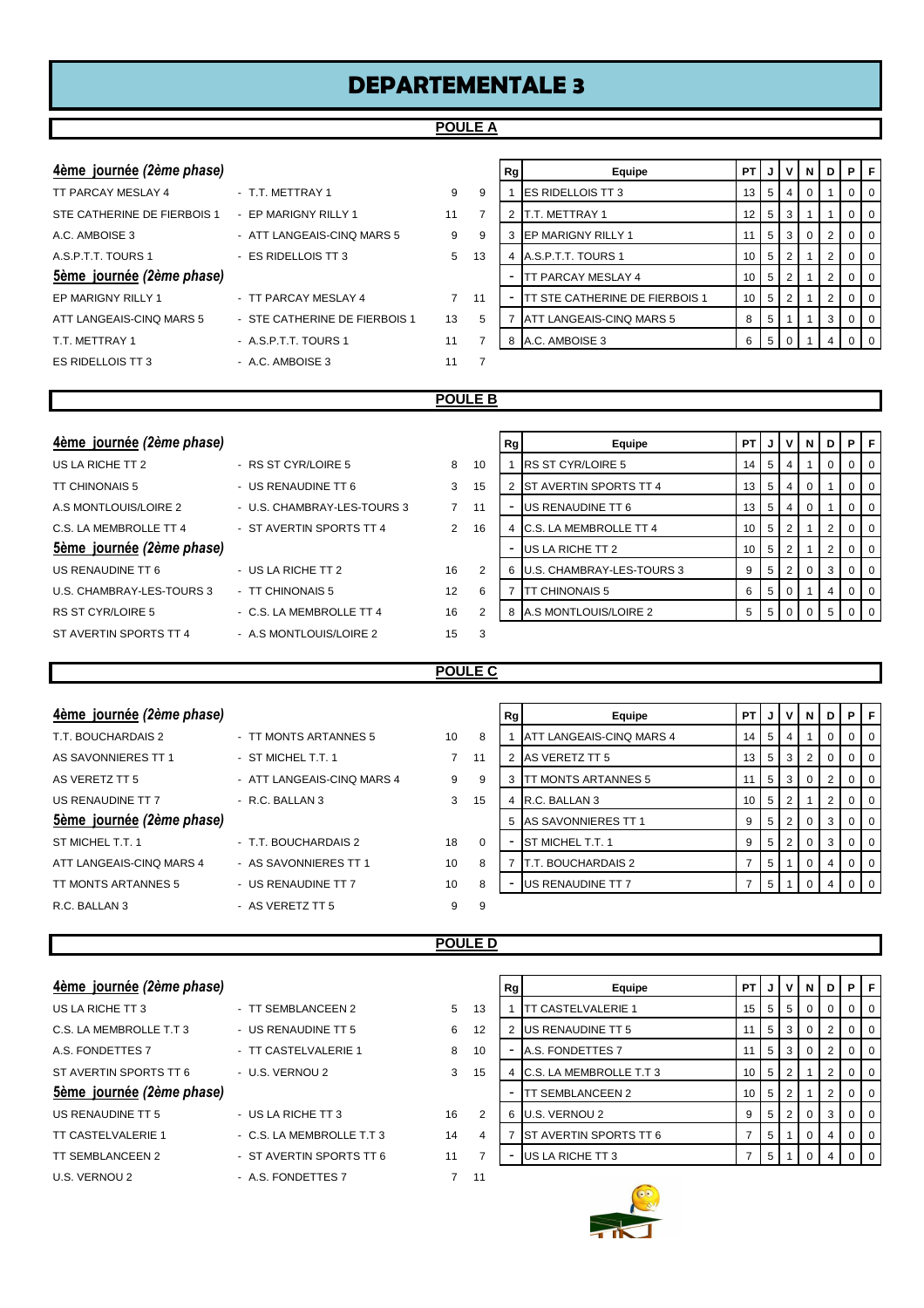#### **POULE E**

| 4ème journée (2ème phase) |                             |    |                | Rg | Equipe                      | <b>PT</b>      | J | $\mathsf{v}$   | N              | D I            | P F            |                |
|---------------------------|-----------------------------|----|----------------|----|-----------------------------|----------------|---|----------------|----------------|----------------|----------------|----------------|
| US LA RICHE TT 1          | - TT JOUE LES TOURS 9       | 14 | $\overline{4}$ |    | 1 US LA RICHE TT 1          | 15             | 5 | 5              | 0              | 0              | 0              | $\mathbf 0$    |
| U.S. VERNOU 4             | - U.S. CHAMBRAY-LES-TOURS 5 | 14 | 4              | 2  | US RENAUDINE TT 4           | 13             | 5 | 4              | $\mathbf 0$    |                | $\Omega$       | $\Omega$       |
| US RENAUDINE TT 4         | - A.S. FONDETTES 8          | 16 | 2              |    | 3 A.S. FONDETTES 8          | 11             | 5 | 3              | 0              | 2              | $\Omega$       | $\mathbf 0$    |
| TT ST GENOUPH 4           | - BEAUJARDIN BCT 3          | 10 | 8              |    | <b>TT ST GENOUPH 4</b>      | 11             | 5 | 3              | $\mathbf 0$    | $\overline{2}$ | $\mathbf 0$    | $\mathbf 0$    |
| 5ème journée (2ème phase) |                             |    |                |    | 5 TT JOUE LES TOURS 9       | 9              | 5 | $\overline{2}$ | $\mathbf 0$    | 3              | 0              | $\mathbf 0$    |
| U.S. CHAMBRAY-LES-TOURS 5 | - US LA RICHE TT 1          | 0  | 18             |    | <b>BEAUJARDIN BCT 3</b>     | 9              | 5 | $\overline{2}$ | 0              | 3              | $\mathbf 0$    | $\Omega$       |
| A.S. FONDETTES 8          | - U.S. VERNOU 4             | 14 | 4              |    | 7 U.S. VERNOU 4             | $\overline{7}$ | 5 |                | $\mathbf 0$    |                | $\mathbf 0$    | $\Omega$       |
| TT JOUE LES TOURS 9       | - TT ST GENOUPH 4           | 8  | 10             |    | 8 U.S. CHAMBRAY-LES-TOURS 5 | 5              | 5 | $\mathbf 0$    | $\overline{0}$ | 5              | $\overline{0}$ | $\overline{0}$ |
| <b>BEAUJARDIN BCT 3</b>   | - US RENAUDINE TT 4         | 6  | 12             |    |                             |                |   |                |                |                |                |                |
|                           |                             |    |                |    |                             |                |   |                |                |                |                |                |
|                           |                             |    | <b>POULE F</b> |    |                             |                |   |                |                |                |                |                |
|                           |                             |    |                |    |                             |                |   |                |                |                |                |                |
|                           |                             |    |                |    |                             |                |   |                |                |                |                |                |
| 4ème journée (2ème phase) |                             |    |                | Rg | Equipe                      | <b>PT</b>      | J | $\mathsf{v}$   | N              | D              | P F            |                |
| C.E.S. TOURS 2            | - TT MONTS ARTANNES 4       | 14 | 4              |    | 1 ST AVERTIN SPORTS TT 5    | 15             | 5 | 5 <sup>5</sup> | $\mathbf 0$    | 0              | $\mathbf 0$    | $\mathbf 0$    |
| 4S TOURS T.T. 15          | - ST AVERTIN SPORTS TT 5    | 3  | 15             |    | 2 C.E.S. TOURS 2            | 13             | 5 | $\overline{4}$ | $\overline{0}$ |                | $\mathbf 0$    | $\Omega$       |
| A.C. AMBOISE 2            | - U.S. GENILLE TT 2         | 10 | 8              |    | A.P. ST SENOCH 1            | 13             | 5 | 4              | $\mathbf 0$    |                | $\mathbf 0$    | $\Omega$       |
| A.P. ST SENOCH 1          | - A.S. LUYNES T.T 4         | 18 | $\Omega$       |    | 4 4S TOURS T.T. 15          | 11             | 5 | 3              | $\overline{0}$ | 2              | $\mathbf 0$    | $\overline{0}$ |
| 5ème journée (2ème phase) |                             |    |                |    | 5 U.S. GENILLE TT 2         | 9              | 5 | $\overline{2}$ | $\mathbf 0$    | 3              | $\mathbf 0$    | $\mathbf 0$    |
| ST AVERTIN SPORTS TT 5    | - C.E.S. TOURS 2            | 11 | $\overline{7}$ |    | A.C. AMBOISE 2              | 9              | 5 | $\overline{2}$ | $\overline{0}$ | 3              | $\mathbf 0$    | $\overline{0}$ |
| U.S. GENILLE TT 2         | - 4S TOURS T.T. 15          | 6  | 12             |    | 7 A.S. LUYNES T.T 4         | 5              | 5 | 0              | $\mathbf 0$    | 5              | $\mathbf 0$    | $\Omega$       |
| TT MONTS ARTANNES 4       | - A.P. ST SENOCH 1          | 7  | 11             |    | <b>ITT MONTS ARTANNES 4</b> | 5              | 5 | $\mathbf 0$    | $\Omega$       | 5              | 0              | $\overline{0}$ |

#### **POULE G**

| 4ème journée (2ème phase) |                          |                |                | Rg | Equipe                     | PT I            | J |                |                | VND | PIF            |  |
|---------------------------|--------------------------|----------------|----------------|----|----------------------------|-----------------|---|----------------|----------------|-----|----------------|--|
| A.T.T. AZAY-SUR-CHER 2    | - ES OESIENNE TT 5       | 9              | 9              |    | <b>ASTT SORIGNY 1</b>      | 15 <sup>1</sup> | 5 | 5 <sup>1</sup> | $\overline{0}$ |     | 0 <sup>1</sup> |  |
| P.L. PAUL BERT 3          | - ASTT SORIGNY 1         | 5              | 13             |    | <b>ES RIDELLOIS TT 2</b>   | 15              | 5 | 5 <sup>1</sup> | 0              |     | 0 <sub>0</sub> |  |
| AS VERETZ TT 4            | - A.P. ST SENOCH 2       | 12             | 6              |    | 3 A.S.T.T. ESVRES 2        | 13 <sup>1</sup> | 5 | $\overline{4}$ | 0              |     | 0 <sup>1</sup> |  |
| ES RIDELLOIS TT 2         | - A.S.T.T. ESVRES 2      | 13             | 5              |    | 4 <b>IES OESIENNE TT 5</b> | 10 <sup>1</sup> | 5 | 2              |                | 2   | 0 <sup>1</sup> |  |
| 5ème journée (2ème phase) |                          |                |                |    | 5 A.T.T. AZAY-SUR-CHER 2   | 8               | 5 |                |                | 3   | 0 <sup>1</sup> |  |
| <b>ASTT SORIGNY 1</b>     | - A.T.T. AZAY-SUR-CHER 2 | 16             | 2              |    | 6 AS VERETZ TT 4           |                 | 5 |                |                | 4   | 0 <sup>1</sup> |  |
| A.P. ST SENOCH 2          | - P.L. PAUL BERT 3       | $\overline{7}$ | 11             | -  | P.L. PAUL BERT 3           | 7               | 5 |                | $\Omega$       | 4   | 0 <sup>1</sup> |  |
| ES OESIENNE TT 5          | - ES RIDELLOIS TT 2      | 8              | 10             |    | 8 A.P. ST SENOCH 2         | 5               | 5 | $\Omega$       | $\Omega$       | 5   |                |  |
| A.S.T.T. ESVRES 2         | - AS VERETZ TT 4         | 16             | $\overline{2}$ |    |                            |                 |   |                |                |     |                |  |
|                           |                          |                |                |    |                            |                 |   |                |                |     |                |  |

#### **POULE H**

| 4eme journee (2eme phase)        |                                |    |    |
|----------------------------------|--------------------------------|----|----|
| <b>RS ST CYR/LOIRE 4</b>         | - TT MONTS ARTANNES 3          | 9  | 9  |
| LARCAY T.T. 2                    | - T.T. BENAIS 3                | 17 | 1  |
| A.T.T.ST ANTOINE DU ROCHER 1     | - ES LA VILLE AUX DAMES TT 5   | 10 | 8  |
| U.S. CHAMBRAY-LES-TOURS 4        | - U.S. VERNOU 3                | 8  | 10 |
| <u>5ème journée</u> (2ème phase) |                                |    |    |
| T.T. BENAIS 3                    | - RS ST CYR/LOIRE 4            | 18 | F  |
| ES LA VILLE AUX DAMES TT 5       | - LARCAY T.T. 2                | 13 | 5  |
| TT MONTS ARTANNES 3              | - U.S. CHAMBRAY-LES-TOURS 4    |    | 11 |
| U.S. VERNOU 3                    | - A.T.T.ST ANTOINE DU ROCHER 1 | 13 | 5  |
|                                  |                                |    |    |

| 4ème journée (2ème phase)                                    |                             |                |    | Rg | Equipe                            | PT I |                | JIVI            | N        | D | PIF            |  |
|--------------------------------------------------------------|-----------------------------|----------------|----|----|-----------------------------------|------|----------------|-----------------|----------|---|----------------|--|
| RS ST CYR/LOIRE 4                                            | - TT MONTS ARTANNES 3       | 9              | 9  |    | U.S. VERNOU 3                     | 14   | 5              | 4               |          |   | 0 <sup>1</sup> |  |
| LARCAY T.T. 2                                                | - T.T. BENAIS 3             | 17             |    |    | U.S. CHAMBRAY-LES-TOURS 4         |      |                | $5 \mid 2$      | 2        |   | 0 <sup>1</sup> |  |
| A.T.T.ST ANTOINE DU ROCHER 1    - ES LA VILLE AUX DAMES TT 5 |                             | 10             | 8  | 3  | <b>ITT MONTS ARTANNES 3</b>       | 10   |                | $5 \mid 2$      |          | 2 | 0 <sup>1</sup> |  |
| U.S. CHAMBRAY-LES-TOURS 4                                    | - U.S. VERNOU 3             | 8              | 10 |    | A.T.T.ST ANTOINE DU ROCHER 1      | 10   |                | $5 \mid 2 \mid$ |          | 2 | $01$ 0         |  |
| Sème journée (2ème phase)                                    |                             |                |    | 5  | <b>ES LA VILLE AUX DAMES TT 5</b> | 9    |                | $5 \mid 2$      |          |   | $\Omega$       |  |
| T.T. BENAIS 3                                                | - RS ST CYR/LOIRE 4         | 18             |    | ۰  | T.T. BENAIS 3                     | 9    |                | 5 2             | $\Omega$ | 3 | 0 <sub>0</sub> |  |
| ES LA VILLE AUX DAMES TT 5                                   | - LARCAY T.T. 2             | 13             | 5  |    | <b>RS ST CYR/LOIRE 4</b>          | 8    | 5 <sup>1</sup> |                 | 2        |   | $\Omega$       |  |
| TT MONTS ARTANNES 3                                          | - U.S. CHAMBRAY-LES-TOURS 4 | $\overline{7}$ | 11 |    | 8 LARCAY T.T. 2                   |      | 5              |                 |          |   | 0 <sub>0</sub> |  |
|                                                              |                             |                |    |    |                                   |      |                |                 |          |   |                |  |

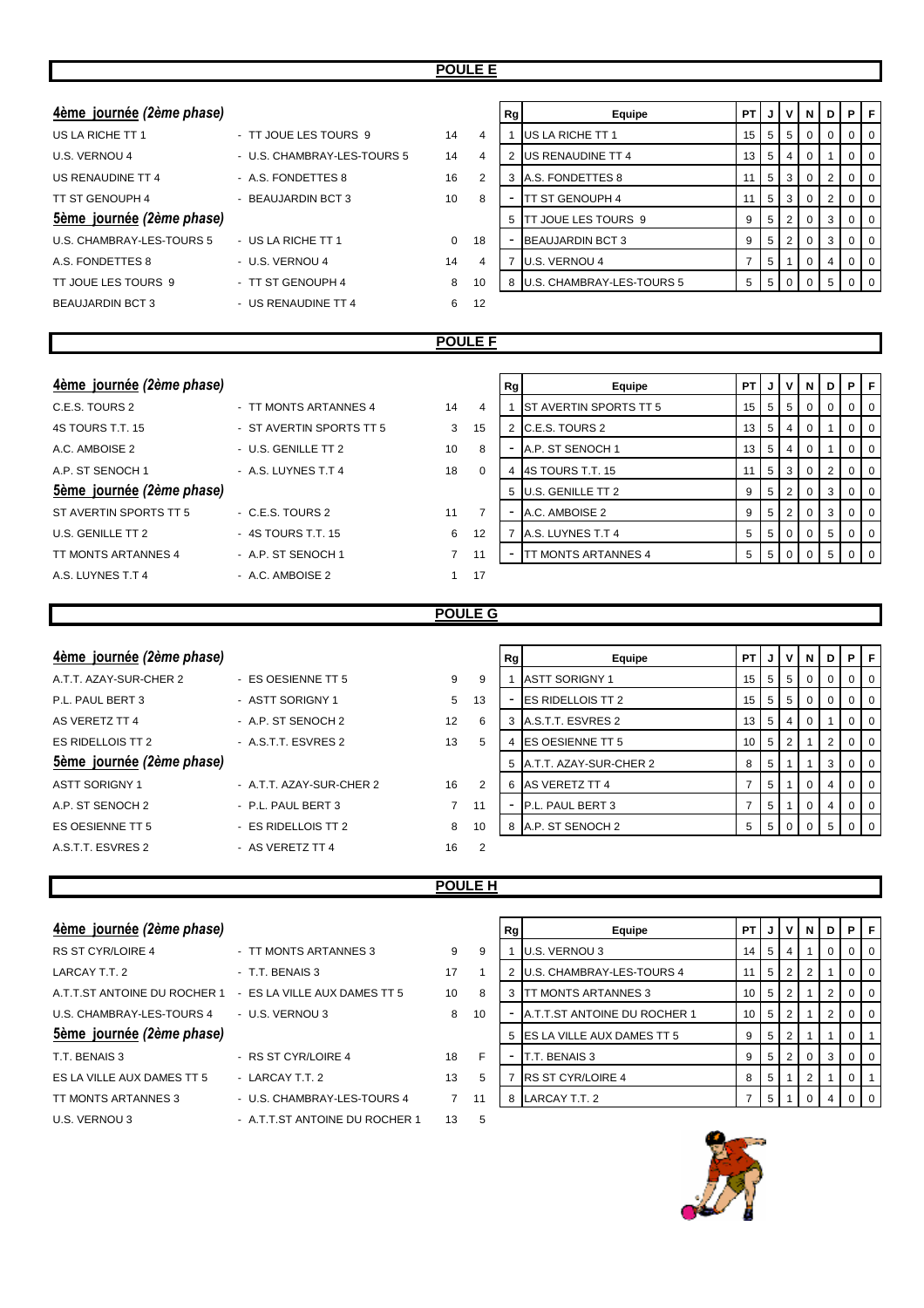#### **POULE A**

| 4ème journée (2ème phase)   |                               |    |          |
|-----------------------------|-------------------------------|----|----------|
| AS VERETZ TT 6              | TT JOUE LES TOURS 11          | 4  | 6        |
| STE CATHERINE DE FIERBOIS 2 | STE MAURE TT 3                | 1  | 9        |
| A.P. ABILLY 3               | TT MONTS ARTANNES 6           | 3  | 7        |
| C.P. VEIGNE 3               | P.L. PAUL BERT 4              | 10 | $\Omega$ |
| 5ème journée (2ème phase)   |                               |    |          |
| STE MAURE TT 3              | - AS VERETZ TT 6              | 6  | 4        |
| TT MONTS ARTANNES 6         | - STE CATHERINE DE FIERBOIS 2 | 10 | $\Omega$ |
| TT JOUE LES TOURS 11        | $-C.P.$ VEIGNE 3              | 6  | 4        |
| P.L. PAUL BERT 4            | $-$ A.P. ABILLY 3             | 2  | 8        |

| 4ème j <u>ournée</u> (2è <i>me phase)</i> |                               |    |          | Rg | Equipe                                 | PT I            |                | JIVIN | D        | PF             |                |
|-------------------------------------------|-------------------------------|----|----------|----|----------------------------------------|-----------------|----------------|-------|----------|----------------|----------------|
| AS VERETZ TT 6                            | TT JOUE LES TOURS 11          | 4  | 6        |    | TT JOUE LES TOURS 11                   | 15 <sup>1</sup> |                | 5 5 1 | $\Omega$ | $01$ 0         |                |
| STE CATHERINE DE FIERBOIS 2               | STE MAURE TT 3                |    | 9        |    | <b>STE MAURE TT 3</b>                  | 13 I            |                | 5 4 1 |          | $01$ 0         |                |
| A.P. ABILLY 3                             | TT MONTS ARTANNES 6           | 3  |          |    | C.P. VEIGNE 3                          | 13 <sup>1</sup> |                | 5 4 1 |          | $\overline{0}$ | $\overline{0}$ |
| C.P. VEIGNE 3                             | P.L. PAUL BERT 4              | 10 | $\Omega$ |    | <b>TT MONTS ARTANNES 6</b>             | 10 <sup>1</sup> |                | 5 3 1 |          | 0              |                |
| 5ème_journée (2ème phase)                 |                               |    |          |    | 5 A.P. ABILLY 3                        |                 |                | 5 2 1 | 3        | $01$ 0         |                |
| STE MAURE TT 3                            | - AS VERETZ TT 6              | 6  | 4        |    | 6 AS VERETZ TT 6                       |                 | 5 <sub>1</sub> |       | 4        | $01$ 0         |                |
| TT MONTS ARTANNES 6                       | - STE CATHERINE DE FIERBOIS 2 | 10 | $\Omega$ |    | P.L. PAUL BERT 4                       |                 | 5 <sup>1</sup> |       | 4        | $01$ 0         |                |
| TT JOUE LES TOURS 11                      | - C.P. VEIGNE 3               | 6  |          | 8  | <b>ITT STE CATHERINE DE FIERBOIS 2</b> | 5               | 5 <sup>1</sup> |       | 5        | $01$ 0         |                |
|                                           |                               |    |          |    |                                        |                 |                |       |          |                |                |

#### **POULE B**

| 4ème journée (2ème phase) |                          |    |   | Rg | Equipe                        | PT I            |                |                | JIVINID        |   | P               | F                |
|---------------------------|--------------------------|----|---|----|-------------------------------|-----------------|----------------|----------------|----------------|---|-----------------|------------------|
| STE MAURE TT 4            | - AS VERETZ TT 7         | 8  | 2 |    | <b>ST AVERTIN SPORTS TT 8</b> | 15 <sup>1</sup> | 5 <sub>5</sub> | 5 <sub>1</sub> | 0              |   | 010             |                  |
| ST AVERTIN SPORTS TT 8    | $-$ A.C. AMBOISE 6       |    | 3 |    | A.S.T.T. ESVRES 3             | 12 <sup>2</sup> | 5 <sub>5</sub> | 3              |                |   | 0 <sub>1</sub>  |                  |
| A.P. ABILLY 2             | - TTC du LOCHOIS 3       | 10 | F |    | A.C. AMBOISE 6                | 11              | 5 <sup>5</sup> | 2 <sup>1</sup> | 2              |   | 0 <sub>10</sub> |                  |
| A.S.P.T.T. TOURS 2        | - A S.T.T. ESVRES 3      | 3  |   |    | A.S.P.T.T. TOURS 2            | 11              | 5              | 3 <sup>1</sup> | $\overline{0}$ |   |                 |                  |
| 5ème journée (2ème phase) |                          |    |   | 5  | <b>STE MAURE TT 4</b>         | 9               | 5              |                |                |   | 0 <sub>1</sub>  |                  |
| A.C. AMBOISE 6            | - STE MAURE TT 4         | 5  | 5 |    | A.P. ABILLY 2                 | 9               | 5 <sup>1</sup> | 2 <sup>1</sup> | 0              | 3 | 0 <sub>1</sub>  |                  |
| TTC du LOCHOIS 3          | - ST AVERTIN SPORTS TT 8 | 3  | 7 |    | AS VERETZ TT 7                | 8               | 5              |                |                |   |                 | $\overline{1}$ 0 |
| AS VERETZ TT 7            | - A.S.P.T.T. TOURS 2     | 3  |   | 8  | <b>TTC du LOCHOIS 3</b>       | 3               | 5              |                |                |   |                 |                  |
| A.S.T.T. ESVRES 3         | $-$ A.P. ABILLY 2        |    | 3 |    |                               |                 |                |                |                |   |                 |                  |
|                           |                          |    |   |    |                               |                 |                |                |                |   |                 |                  |

|   | Rg | Equipe                        | <b>PT</b> |   | ν              | N        | D              | P | F              |
|---|----|-------------------------------|-----------|---|----------------|----------|----------------|---|----------------|
| 2 |    | <b>ST AVERTIN SPORTS TT 8</b> | 15        | 5 | 5              | $\Omega$ | $\Omega$       | 0 | 0              |
| 3 | 2  | A.S.T.T. ESVRES 3             | 12        | 5 | 3              |          |                | 0 | 0              |
| F | 3  | A.C. AMBOISE 6                | 11        | 5 | 2              | 2        |                | 0 | $\Omega$       |
| 7 |    | A.S.P.T.T. TOURS 2            | 11        | 5 | 3              | 0        | 2              | 0 | 0              |
|   | 5  | STE MAURE TT 4                | 9         | 5 | 1              | 2        | $\overline{2}$ | 0 | 0              |
| 5 |    | A.P. ABILLY 2                 | 9         | 5 | $\overline{2}$ | 0        | 3              | 0 | 0              |
| 7 |    | AS VERETZ TT 7                | 8         | 5 |                |          | 3              | 0 | 0              |
| 7 | 8  | TTC du LOCHOIS 3              | 3         | 5 | ი              | O        | 3              | O | $\overline{2}$ |
| - |    |                               |           |   |                |          |                |   |                |

#### **POULE C**

| 4ème journée (2ème phase)    |                                |                |          | Rg | Equipe                       |                 |                |                | <b>PT J V N D</b> |   | PIF             |  |
|------------------------------|--------------------------------|----------------|----------|----|------------------------------|-----------------|----------------|----------------|-------------------|---|-----------------|--|
| RS ST CYR/LOIRE 6            | - ES OESIENNE TT 6             |                | 3        |    | A.S.T.T. ESVRES 4            | 13              | 5 <sub>5</sub> | 4 <sup>1</sup> |                   |   | 0 <sub>1</sub>  |  |
| U.S. VERNOU 5                | - A.T.T.ST ANTOINE DU ROCHER 3 | 4              | 6        |    | <b>ASTT CHEMILLE/DEME 1</b>  | 12              | $\overline{4}$ | 4 <sup>1</sup> |                   |   | 0 <sub>10</sub> |  |
| <b>ASTT CHEMILLE/DEME 1</b>  | - TT CASTELVALERIE 2           | 10             | $\Omega$ |    | <b>RS ST CYR/LOIRE 6</b>     |                 | 5              | 3 I            |                   |   | 0 <sub>1</sub>  |  |
| A.S.T.T. ESVRES 4            | - TT SEMBLANCEEN 3             |                | 3        |    | A.T.T.ST ANTOINE DU ROCHER 3 | 10 <sup>1</sup> | 5 <sup>5</sup> | $\overline{2}$ |                   |   | $01$ 0          |  |
| 5ème journée (2ème phase)    |                                |                |          | 5  | U.S. VERNOU 5                | 9               | 5              | 2 <sup>1</sup> | 0                 |   | 0 <sub>1</sub>  |  |
| A.T.T.ST ANTOINE DU ROCHER 3 | - RS ST CYR/LOIRE 6            | $\mathcal{P}$  | 8        | 6  | <b>ES OESIENNE TT 6</b>      | 8               | 5              |                |                   | 3 | 0 <sub>1</sub>  |  |
| TT CASTELVALERIE 2           | - U.S. VERNOU 5                | 4              | 6        |    | <b>SEMBLANCEEN 3</b>         |                 | 4              |                |                   |   | 0 <sub>1</sub>  |  |
| ES OESIENNE TT 6             | - A.S.T.T. ESVRES 4            |                | 9        | 8  | TT CASTELVALERIE 2           | 6               | 5              |                |                   |   | 0 I O           |  |
| TT SEMBLANCEEN 3             | - ASTT CHEMILLE/DEME 1         | N <sub>P</sub> |          |    |                              |                 |                |                |                   |   |                 |  |

#### **POULE D**

| 4ème journée (2ème phase) |                           |          |    |
|---------------------------|---------------------------|----------|----|
| T.T. METTRAY 3            | - TT JOUE LES TOURS 12    | 8        | 2  |
| Exempt                    | - A.S MONTLOUIS/LOIRE 3   |          |    |
| ST AVERTIN SPORTS TT 7    | - A.P. ST SENOCH 3        | 9        | 1  |
| ES VILLE AUX DAMES TT 6   | - PPC MARTINOIS 2         | 6        | 4  |
| 5ème journée (2ème phase) |                           |          |    |
| A.S. MONTLOUIS/LOIRE 3    | - T.T. METTRAY 3          | 8        | 2  |
| A.P. ST SENOCH 3          | - Exempt                  |          |    |
| TT JOUE LES TOURS 12      | - ES VILLE AUX DAMES TT 6 | $\Omega$ | 10 |
| <b>PPC MARTINOIS 2</b>    | - ST AVERTIN SPORTS TT 7  | 5        | 5  |
|                           |                           |          |    |

| <u>4ème journée</u> (2ème phase) |                         |   |   | Rg | Equipe                         | PTIJIVIN |                    |              |          | D        | PIF     |                |
|----------------------------------|-------------------------|---|---|----|--------------------------------|----------|--------------------|--------------|----------|----------|---------|----------------|
| T.T. METTRAY 3                   | - TT JOUE LES TOURS 12  | 8 | 2 |    | <b>IST AVERTIN SPORTS TT 7</b> |          | $13$   5   3       |              |          | 0        |         | 0 <sup>1</sup> |
| Exempt                           | - A.S MONTLOUIS/LOIRE 3 |   |   |    | <b>A.S MONTLOUIS/LOIRE 3</b>   |          | 1 4 3              |              |          | $\Omega$ | $0$   0 |                |
| ST AVERTIN SPORTS TT 7           | - A.P. ST SENOCH 3      | 9 |   |    | <b>IT.T. METTRAY 3</b>         |          | $10 \mid 5 \mid 2$ |              |          | 2        |         | 0 <sup>1</sup> |
| ES VILLE AUX DAMES TT 6          | - PPC MARTINOIS 2       | 6 | 4 | 4  | <b>PPC MARTINOIS 2</b>         |          |                    |              |          |          |         | $\overline{0}$ |
| 5ème journée (2ème phase)        |                         |   |   |    | - IES VILLE AUX DAMES TT 6     | 8        | $\overline{4}$     | <sup>2</sup> |          |          |         | 0 <sub>0</sub> |
| A.S MONTLOUIS/LOIRE 3            | - T.T. METTRAY 3        | 8 | 2 |    | A.P. ST SENOCH 3               | 6        | 4 <sup>1</sup>     |              | $\Omega$ | 3        | $0$   0 |                |
| A.P. ST SENOCH 3                 | - Exempt                |   |   |    | TT JOUE LES TOURS 12           |          | 4 0 0              |              |          |          |         | $01$ 0         |

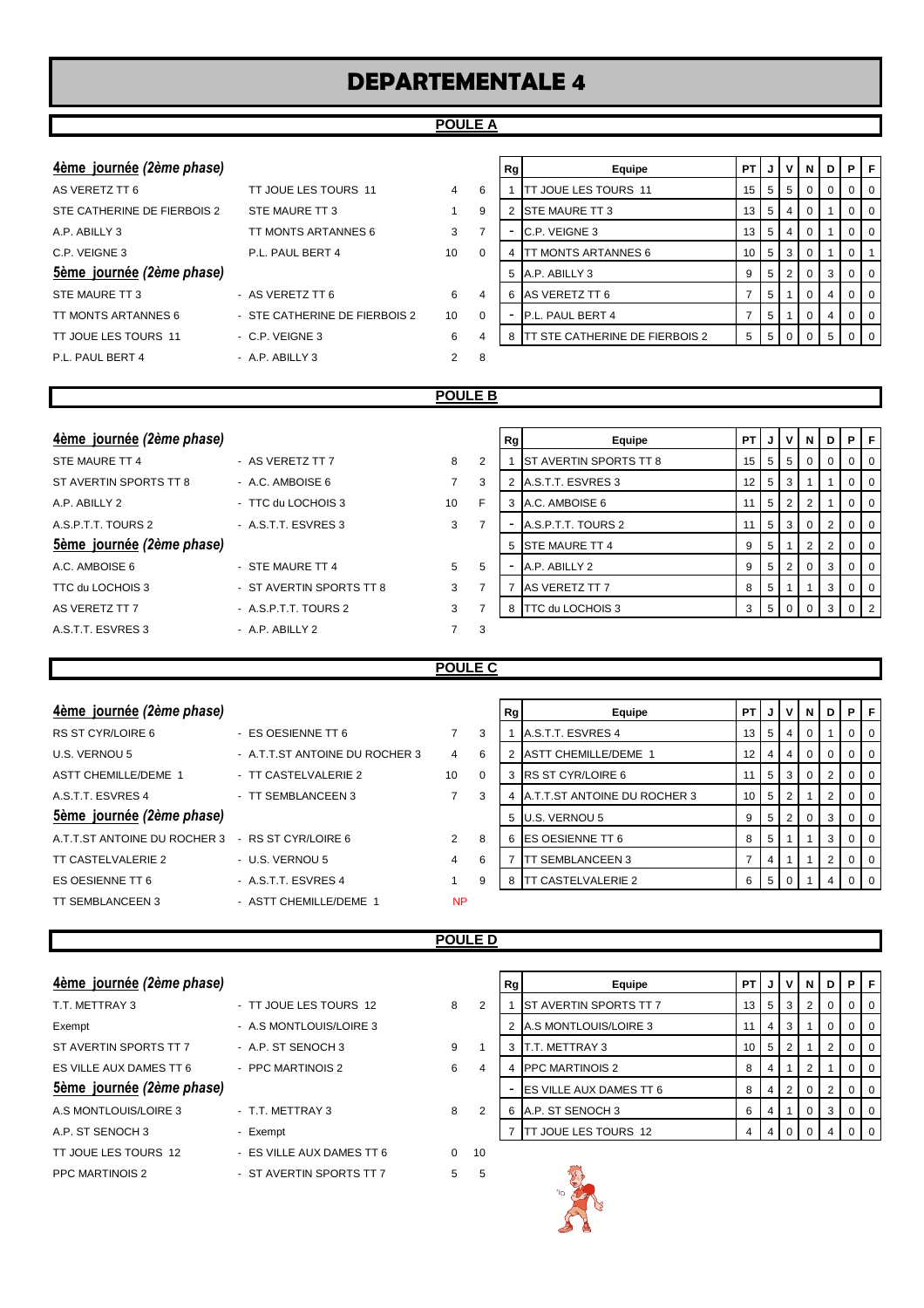| 4ème journée (2ème phase)                     |                                |                |                | Rg             | Equipe                         | PT I            | J              | $\mathsf{v}$   | N            | D              |                | $P$ $F$        |
|-----------------------------------------------|--------------------------------|----------------|----------------|----------------|--------------------------------|-----------------|----------------|----------------|--------------|----------------|----------------|----------------|
| T.T. METTRAY 2                                | - Exempt                       |                |                |                | LANGEAIS-CINQ MARS 6           | 12 <sup>1</sup> | $\overline{4}$ | $\overline{4}$ | 0            | 0              | 0              | $\mathbf 0$    |
| A.S. LUYNES T.T 5                             | - A.T.T.ST ANTOINE DU ROCHER 2 | 6              | $\overline{4}$ | 2              | <b>TT PARCAY MESLAY 5</b>      | 11              | 5              | 3              | 0            | 2              | $\mathbf 0$    | $\overline{0}$ |
| ASTT CHEMILLE/DEME 2                          | - LANGEAIS-CINQ MARS 6         | 3              | $\overline{7}$ | 3              | A.S. LUYNES T.T 5              | 10              | 4              | 3              | $\Omega$     | 1              | $\mathbf 0$    | $\mathbf 0$    |
| A.S. FONDETTES 9                              | - TT PARCAY MESLAY 5           | $\Omega$       | 10             | $\overline{4}$ | T.T. METTRAY 2                 | 9               | $\overline{4}$ | $\overline{2}$ | 1            | 1              | $\overline{0}$ | $\overline{0}$ |
| Sème journée (2ème phase)                     |                                |                |                | 5              | <b>ASTT CHEMILLE/DEME 2</b>    | 8               | 5              | $\overline{1}$ | $\mathbf{1}$ | 3              | $\overline{0}$ | $\overline{0}$ |
| A.T.T.ST ANTOINE DU ROCHER 2 - T.T. METTRAY 2 |                                | $\overline{4}$ | 6              |                | 6 A.S. FONDETTES 9             | 5               | $\overline{4}$ | $\mathbf 0$    |              | 3              | $\overline{0}$ | $\mathbf 0$    |
| LANGEAIS-CINQ MARS 6                          | - A.S. LUYNES T.T 5            | 8              | $\overline{2}$ |                | A.T.T.ST ANTOINE DU ROCHER 2   | 5               | $\overline{4}$ | $\mathbf 0$    |              | 3              | $\overline{0}$ | $\overline{0}$ |
| Exempt                                        | - A.S. FONDETTES 9             |                |                |                |                                |                 |                |                |              |                |                |                |
| TT PARCAY MESLAY 5                            | - ASTT CHEMILLE/DEME 2         | 8              | $\overline{2}$ |                |                                |                 |                |                |              |                |                |                |
|                                               |                                | <b>POULE F</b> |                |                |                                |                 |                |                |              |                |                |                |
|                                               |                                |                |                |                |                                |                 |                |                |              |                |                |                |
| 4ème journée (2ème phase)                     |                                |                |                | Rg             | Equipe                         | PT I            | J              | $\mathbf v$    | N            | D              | P              | F.             |
| <b>TT CHINONAIS 6</b>                         | - T.T. BOUCHARDAIS 4           | 6              | 4              |                | <b>ES VILLE AUX DAMES TT 7</b> | 15 <sup>1</sup> | 5              | 5              | $\Omega$     | $\Omega$       | $\mathbf 0$    | $\mathbf 0$    |
| <b>BEAUJARDIN BCT 4</b>                       | - ST MICHEL T.T. 2             | 8              | 2              | 2              | <b>BEAUJARDIN BCT 4</b>        | 13              | 5              | $\overline{4}$ | $\mathbf 0$  | 1              | 0              | $\overline{0}$ |
| U.S.E. AVOINE-BEAUMONT 2                      | - ES RIDELLOIS TT 4            | $\overline{2}$ | 8              |                | 3 U.S.E. AVOINE-BEAUMONT 2     | 11 <sup>1</sup> | 5              | 3              | $\Omega$     | 2              | $\mathbf{0}$   | $\overline{0}$ |
| ES VILLE AUX DAMES TT 7                       | - ST AVERTIN SPORTS TT 9       | 8              | $\overline{2}$ | $\overline{4}$ | <b>TT CHINONAIS 6</b>          | 10 <sup>1</sup> | 5              | $\overline{2}$ |              | $\overline{2}$ | 0              | $\mathbf 0$    |
| 5ème journée (2ème phase)                     |                                |                |                | 5              | <b>T.T. BOUCHARDAIS 4</b>      | 8               | 5              | $\overline{1}$ |              | 3              | $\mathbf{0}$   | $\overline{0}$ |
| ST MICHEL T.T. 2                              | - TT CHINONAIS 6               | $\mathbf{1}$   | 9              |                | ST AVERTIN SPORTS TT 9         | 8               | 5              | $\overline{1}$ | $\mathbf{1}$ | 3              | $\overline{0}$ | $\overline{0}$ |
| <b>ES RIDELLOIS TT 4</b>                      | - BEAUJARDIN BCT 4             | 2              | 8              |                | ES RIDELLOIS TT 4              | 8               | 5              | $\overline{1}$ | 1            | 3              | $\overline{0}$ | $\overline{0}$ |
| T.T. BOUCHARDAIS 4                            | - ES VILLE AUX DAMES TT 7      | 4              | 6              |                | 8 ST MICHEL T.T. 2             | $\overline{7}$  | 5              |                | $\Omega$     | 4              | $\mathbf{0}$   | $\overline{0}$ |
| ST AVERTIN SPORTS TT 9                        | - U.S.E. AVOINE-BEAUMONT 2     | 4              | 6              |                |                                |                 |                |                |              |                |                |                |
|                                               |                                | <b>POULE G</b> |                |                |                                |                 |                |                |              |                |                |                |
|                                               |                                |                |                |                |                                |                 |                |                |              |                |                |                |
| 4ème journée (2ème phase)                     |                                |                |                | Rg             | Equipe                         | PT              | J              | V              | N            | D              | $P$ $F$        |                |

| TT PARCAY MESLAY 6        | - RS ST CYR/LOIRE 7         | $\overline{4}$ | 6  |   | TT BLERE V.C. 3           | 15 <sup>1</sup> |    |     | $5 \mid 5 \mid 0$ | 0 <sup>1</sup> |                  |
|---------------------------|-----------------------------|----------------|----|---|---------------------------|-----------------|----|-----|-------------------|----------------|------------------|
| TT BLERE V.C. 3           | - A.C. AMBOISE 5            | 9              |    |   | <b>IRS ST CYR/LOIRE 7</b> | 13              | 5  | 4 I |                   |                | ΙO               |
| US RENAUDINE TT 8         | - U.S. VERNOU 6             | 2              | 8  |   | A.C. AMBOISE 5            | 10              | 5  |     |                   |                | ΙO               |
| U.S. CHAMBRAY-LES-TOURS 6 | - LARCAY T.T. 4             | $\overline{4}$ | 6  |   | LARCAY T.T. 4             | 10              | 51 |     |                   |                | ΙO               |
| Sème journée (2ème phase) |                             |                |    | 5 | U.S. VERNOU 6             |                 | -5 |     |                   |                | ΙO               |
| A.C. AMBOISE 5            | - TT PARCAY MESLAY 6        |                | 3  |   | U.S. CHAMBRAY-LES-TOURS 6 | 8               | 5  |     |                   |                | ΙO               |
| U.S. VERNOU 6             | - TT BLERE V.C. 3           | $\Omega$       | 10 |   | TT PARCAY MESLAY 6        | 8               | 5  |     |                   |                | $\overline{1}$ 0 |
| RS ST CYR/LOIRE 7         | - U.S. CHAMBRAY-LES-TOURS 6 |                | 3  | 8 | US RENAUDINE TT 8         |                 | 5  |     |                   |                |                  |
| LARCAY T.T. 4             | - US RENAUDINE TT 8         | 4              | -6 |   |                           |                 |    |     |                   |                |                  |
|                           |                             |                |    |   |                           |                 |    |     |                   |                |                  |

|   | Rg | Equipe                    | PТ | J | ν              | N | D              | P        | F |
|---|----|---------------------------|----|---|----------------|---|----------------|----------|---|
| 6 |    | TT BLERE V.C. 3           | 15 | 5 | 5              | 0 | 0              | 0        | 0 |
| 1 | 2  | RS ST CYR/LOIRE 7         | 13 | 5 | 4              | 0 | 1              | $\Omega$ | 0 |
| 8 | 3  | A.C. AMBOISE 5            | 10 | 5 | $\overline{2}$ | 1 | $\overline{2}$ | 0        | 0 |
| 6 |    | LARCAY T.T. 4             | 10 | 5 | 2              | 1 | $\overline{2}$ | 0        | 0 |
|   | 5  | U.S. VERNOU 6             | 9  | 5 | 1              | 2 | $\overline{2}$ | $\Omega$ | 0 |
| 3 | 6  | U.S. CHAMBRAY-LES-TOURS 6 | 8  | 5 | 1              | 1 | 3              | $\Omega$ | 0 |
| 0 |    | TT PARCAY MESLAY 6        | 8  | 5 |                | 1 | 3              | 0        | 0 |
| 3 | 8  | US RENAUDINE TT 8         | 7  | 5 |                | O | 4              | $\Omega$ | O |

### **POULE H**

| 4ème journée (2ème phase)        |                          |                |                | <b>Rg</b> | Equipe                      | PT J J V N D P F |                 |                |                |                |     |
|----------------------------------|--------------------------|----------------|----------------|-----------|-----------------------------|------------------|-----------------|----------------|----------------|----------------|-----|
| US LA RICHE TT 4                 | - TT JOUE LES TOURS 10   | $\Omega$       | 10             |           | <b>ITT CORMERY-TRUYES 3</b> | 15 <sup>1</sup>  | 5               | $5^{\circ}$    | $\overline{0}$ |                | - 0 |
| TT PARCAY MESLAY 7               | - A.C. AMBOISE 4         | $\overline{2}$ | 8              | 2         | A.C. AMBOISE 4              |                  | $13$ 5          | $\overline{4}$ | $\overline{0}$ |                | - 0 |
| A.T.T. AZAY-SUR-CHER 4           | - TT MONTS ARTANNES 7    | 6              | 4              |           | A.T.T. AZAY-SUR-CHER 4      | $13 \mid 5$      |                 | $\overline{4}$ | $\overline{0}$ |                | - 0 |
| T.T. BOUCHARDAIS 3               | - TT CORMERY-TRUYES 3    |                | 9              | 4         | <b>ITT PARCAY MESLAY 7</b>  | 11 <sub>1</sub>  | 15 <sup>1</sup> | 3              | $\overline{0}$ | $\overline{2}$ | l O |
| <u>5ème journée</u> (2ème phase) |                          |                |                |           | 5 TT JOUE LES TOURS 10      | 9                | 5               | 2              | $\overline{0}$ | 3              | - 0 |
| A.C. AMBOISE 4                   | - US LA RICHE TT 4       | 9              |                | 6         | <b>ITT MONTS ARTANNES 7</b> |                  | 5               |                | $\overline{0}$ |                | - 0 |
| <b>TT MONTS ARTANNES 7</b>       | - TT PARCAY MESLAY 7     | 2              | 8              |           | US LA RICHE TT 4            | 6                | 5               | $\mathbf{0}$   |                |                | - 0 |
| TT JOUE LES TOURS 10             | - T.T. BOUCHARDAIS 3     | 8              | 2              |           | <b>IT.T. BOUCHARDAIS 3</b>  | 6                | -5              | $\Omega$       |                |                |     |
| TT CORMERY-TRUYES 3              | - A.T.T. AZAY-SUR-CHER 4 | 8              | $\overline{2}$ |           | $\bullet\bullet$            |                  |                 |                |                |                |     |

| 4ème journée (2ème phase) |                        |                |    | Rg | Equipe                     | <b>PTIJIVI</b> |                |                | NI       | D | PF             |                |
|---------------------------|------------------------|----------------|----|----|----------------------------|----------------|----------------|----------------|----------|---|----------------|----------------|
| US LA RICHE TT 4          | - TT JOUE LES TOURS 10 | $\Omega$       | 10 |    | <b>TT CORMERY-TRUYES 3</b> |                |                | $15$ 5 5 5     |          |   | $01$ 0         |                |
| TT PARCAY MESLAY 7        | - A.C. AMBOISE 4       | $\overline{2}$ | 8  |    | A.C. AMBOISE 4             |                | $13$ 5         | $\overline{4}$ |          |   |                | $01$ 0         |
| A.T.T. AZAY-SUR-CHER 4    | - TT MONTS ARTANNES 7  | 6              | 4  |    | A.T.T. AZAY-SUR-CHER 4     |                | $13$ 5         | -4             |          |   | $\overline{0}$ | $\overline{0}$ |
| T.T. BOUCHARDAIS 3        | - TT CORMERY-TRUYES 3  |                | 9  |    | <b>TT PARCAY MESLAY 7</b>  |                |                | 5 3            |          |   |                | $01$ 0         |
| 5ème journée (2ème phase) |                        |                |    | 5  | TT JOUE LES TOURS 10       | 9              | 5 <sup>1</sup> |                |          | 3 |                | $01$ 0         |
| A.C. AMBOISE 4            | - US LA RICHE TT 4     | 9              |    | 6  | <b>TT MONTS ARTANNES 7</b> |                | 5 <sub>1</sub> |                | $\Omega$ |   | $\Omega$       | $\overline{0}$ |
| TT MONTS ARTANNES 7       | - TT PARCAY MESLAY 7   | $\overline{2}$ | 8  |    | US LA RICHE TT 4           | 6              |                | 50             |          | 4 | 0 <sup>1</sup> |                |
| TT JOUE LES TOURS 10      | - T.T. BOUCHARDAIS 3   | 8              | 2  | ۰  | <b>IT.T. BOUCHARDAIS 3</b> | 6              | -5 I           |                |          |   | $01$ 0         |                |
|                           |                        |                |    |    |                            |                |                |                |          |   |                |                |

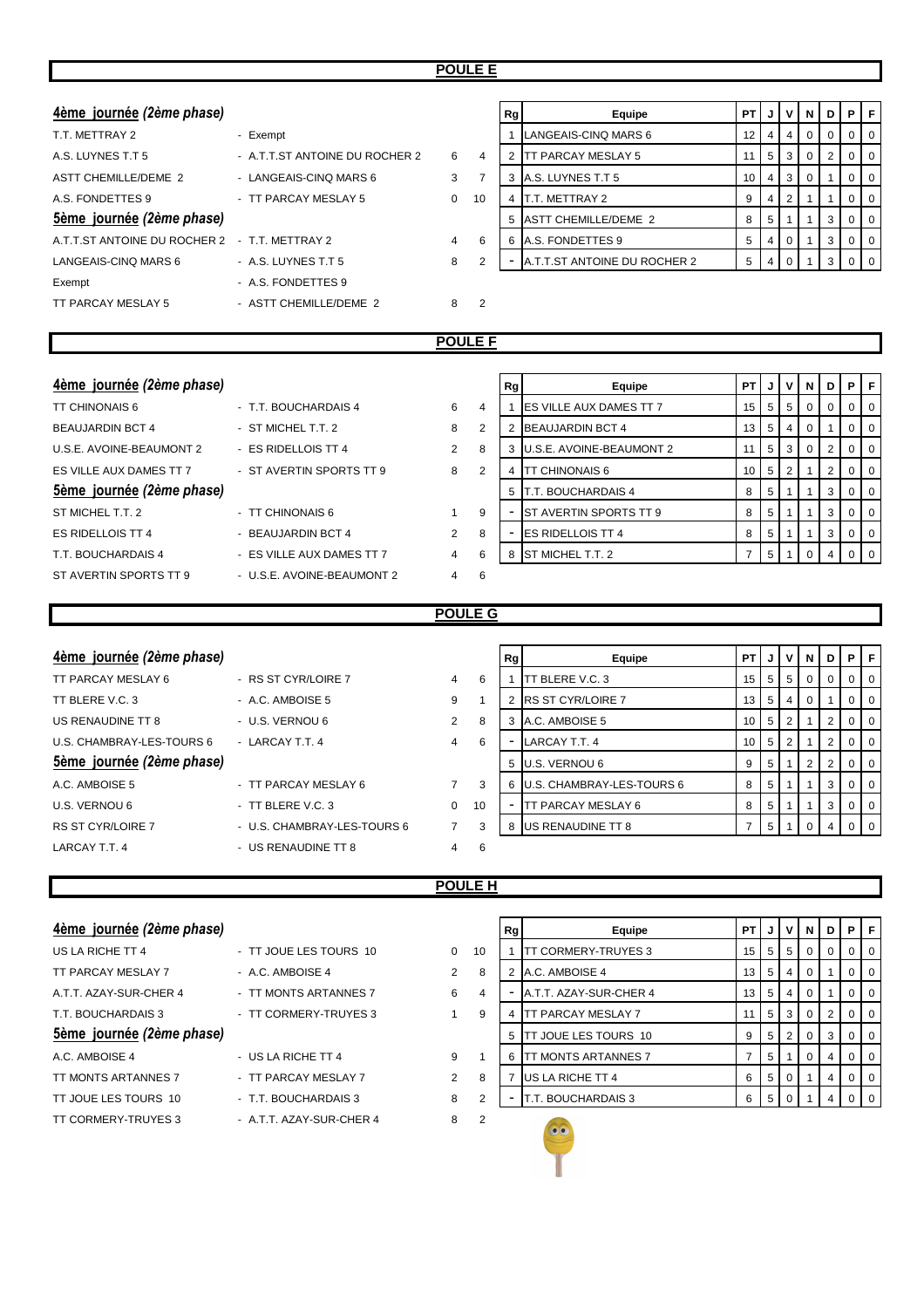| 4ème journée (2ème phase) |                          |          |    | Rg | Equipe                    | <b>PT</b> | J           | v | ΝI       | D | PIF            |  |
|---------------------------|--------------------------|----------|----|----|---------------------------|-----------|-------------|---|----------|---|----------------|--|
| T.T BOUCHARDAIS 5         | - STE MAURE TT 5         | 9        |    |    | <b>ES AMBILLOU 1</b>      | 14        | -5          | 4 |          |   | 0 <sub>1</sub> |  |
| ES AMBILLOU 1             | - ASTT SORIGNY 2         | 9        |    |    | 4S TOURS T.T. 16          | 14        | -5          | 4 |          |   | 0 <sup>1</sup> |  |
| A.T.T. AZAY-SUR-CHER 3    | $-C.E.S. TOURS3$         | 4        | 6  |    | 3 ASTT SORIGNY 2          | 13        | 5           | 4 |          |   | 0 <sup>1</sup> |  |
| 4S TOURS T.T. 16          | - LARCAY T.T. 3          | 8        | 2  |    | <b>IT.T BOUCHARDAIS 5</b> | 9         | $\mathbf b$ |   |          |   | 0 <sub>0</sub> |  |
| 5ème journée (2ème phase) |                          |          |    |    | LARCAY T.T. 3             | 9         | -5          |   | $\Omega$ |   | 0 <sub>0</sub> |  |
| <b>ASTT SORIGNY 2</b>     | - T.T BOUCHARDAIS 5      |          | 3  |    | C.E.S. TOURS 3            | 9         | -5          |   |          | 3 | 0 <sup>1</sup> |  |
| C.E.S. TOURS 3            | - ES AMBILLOU 1          | $\Omega$ | 10 |    | <b>ISTE MAURE TT 5</b>    |           | 5           |   |          |   | 0 <sup>1</sup> |  |
| STE MAURE TT 5            | - 4S TOURS T.T. 16       |          | 9  |    | 8 A.T.T. AZAY-SUR-CHER 3  | 5         | -5          |   |          |   | $01$ 0         |  |
| LARCAY T.T. 3             | - A.T.T. AZAY-SUR-CHER 3 |          | 3  |    |                           |           |             |   |          |   |                |  |

**POULE A**

| US LA RICHE TT 5            | - Exempt   |
|-----------------------------|------------|
| ST AVERTIN SPORTS TT 10     | - ES OES   |
| Exempt                      | - LANGE    |
| C.P. VEIGNE 4               | - PPC $M$  |
| 5ème journée (2ème phase)   |            |
| <b>ES OESIENNE TT 7</b>     | - US LA F  |
| <b>LANGEAIS-CINO MARS 7</b> | - ST AVE   |
| Exempt                      | $-C.P. VE$ |
| PPC MARTINOIS 3             | - Exempt   |

- 
- 
- 
- ST AVERTIN SPORTS TT 10 3 7
- C.P. VEIGNE 4
- 

### **4ème journée** (2ème phase) **Actual Equipe Rg** Equipe **PT** J V N D P F - Exempt 2 2 2 3 2 3 2 3 3 3 4 5 5 6 7 6 7 7 8 7 7 8 7 7 8 7 7 8 7 7 8 7 7 8 7 7 8 7 7 8 7 8 7 7 8 7 7 8 7 7 8 7 8 7 7 8 7 7 8 7 7 8 7 8 7 7 8 7 7 8 7 7 8 7 8 7 8 7 8 7 8 7 8 7 8 7 8 7 8 7 8 7 8 7 8 7 8 7 8 7 8 7 8 7 8 7 8 - ES OESIENNE TT 7  $\begin{array}{ccc} 3 & 7 & 2 \end{array}$  ES OESIENNE TT 7  $\begin{array}{ccc} 8 & 3 & 2 & 1 & 0 & 0 & 0 \\ 8 & 3 & 2 & 1 & 0 & 0 & 0 \end{array}$ - LANGEAIS-CINQ MARS 7 3 ST AVERTIN SPORTS TT 10 7 4 1 2 0 0 0 - PPC MARTINOIS 3 1 9 4 C.P. VEIGNE 4 3 1 1 1 0 0 **5 LANGEAIS-CINQ MARS 7** 4 3 0 1 2 0 0 ES OESIENNE TT 7 - US LA RICHE TT 5 7 3 6 US LA RICHE TT 5 3 3 0 0 3 0 0

PRUT

#### **POULE B**

| 4ème journée (2ème phase) |                      |         | Rg | Equipe                  | PT.             |                |           | JIVINID | P | E                |
|---------------------------|----------------------|---------|----|-------------------------|-----------------|----------------|-----------|---------|---|------------------|
| <b>PPC MARTINOIS 4</b>    | - Exempt             |         |    | R.C. BALLAN 4           | 12              | $\overline{4}$ | 4 I       |         |   | . I 0            |
| AS SAVONNIERES 2          | - LARCAY T.T. 5      | 9       |    | <b>AS SAVONNIERES 2</b> | 10 <sub>1</sub> | 4              | 3 I       |         |   |                  |
| Exempt                    | - T.T. BOUCHARDAIS 6 |         |    | <b>PPC MARTINOIS 4</b>  | 6               | 3              |           |         |   | . I 0            |
| LANGEAIS-CINQ MARS 8      | $-R.C. BALLAN 4$     | 10<br>0 |    | LARCAY T.T. 5           | 6               | 3              |           |         |   | $\overline{1}$ 0 |
| 5ème journée (2ème phase) |                      |         |    | 5 LANGEAIS-CINQ MARS 8  |                 | 3 I            | $\circ$ 1 |         |   | $01$ 0           |
| LARCAY T.T. 5             | - PPC MARTINOIS 4    | 5       |    | . BOUCHARDAIS 6         |                 | -3 I           |           |         |   |                  |

T.T. BOUCHARDAIS 6 - AS SAVONNIERES 2 1 9

## **DEPARTEMENTALE 1 FEMININE**

#### **4ème journée** *(2ème phase)*

| LANGEAIS-CINQ MARS 1      | - Exempt                  |    |                |
|---------------------------|---------------------------|----|----------------|
| ES VILLE AUX DAMES TT 1   | - Exempt                  |    |                |
| TT PARCAY MESLAY 1        | - ST AVERTIN SPORTS TT 2  | 5  | 5              |
| TT PARCAY MESLAY 2        | - BEAUJARDIN BCT 1        | 2  | 8              |
| 5ème journée (2ème phase) |                           |    |                |
| Exempt                    | - ES VILLE AUX DAMES TT 1 |    |                |
| Exempt                    | - TT PARCAY MESLAY 1      |    |                |
| <b>BEAUJARDIN BCT 1</b>   | - LANGEAIS-CINQ MARS 1    | 6  | $\overline{4}$ |
| ST AVERTIN SPORTS TT 2    | - TT PARCAY MESLAY 2      | 10 | $\Omega$       |
|                           |                           |    |                |

Exempt - LANGEAIS-CINQ MARS 8

R.C. BALLAN 4 - Exempt

| LANGEAIS-CINQ MARS 1      | - Exempt                  |    |   | Rg | Equipe                         | PT I |  | N | PF             |                  |
|---------------------------|---------------------------|----|---|----|--------------------------------|------|--|---|----------------|------------------|
| ES VILLE AUX DAMES TT 1   | - Exempt                  |    |   |    | <b>BEAUJARDIN BCT 1</b>        | 9    |  |   | 0 <sub>0</sub> |                  |
| TT PARCAY MESLAY 1        | - ST AVERTIN SPORTS TT 2  | 5. |   |    | <b>ITT PARCAY MESLAY 1</b>     |      |  |   |                | 0 1 0            |
| TT PARCAY MESLAY 2        | - BEAUJARDIN BCT 1        |    | 8 |    | <b>IST AVERTIN SPORTS TT 2</b> |      |  |   |                | $\overline{0}$   |
| 5ème journée (2ème phase) |                           |    |   |    | <b>ES VILLE AUX DAMES TT 1</b> |      |  |   |                | $\overline{0}$   |
| Exempt                    | - ES VILLE AUX DAMES TT 1 |    |   |    | LANGEAIS-CINQ MARS 1           |      |  |   |                | $01$ 0           |
| Exempt                    | - TT PARCAY MESLAY 1      |    |   |    | <b>ITT PARCAY MESLAY 2</b>     |      |  |   |                | $\overline{1}$ 0 |
|                           |                           |    |   |    |                                |      |  |   |                |                  |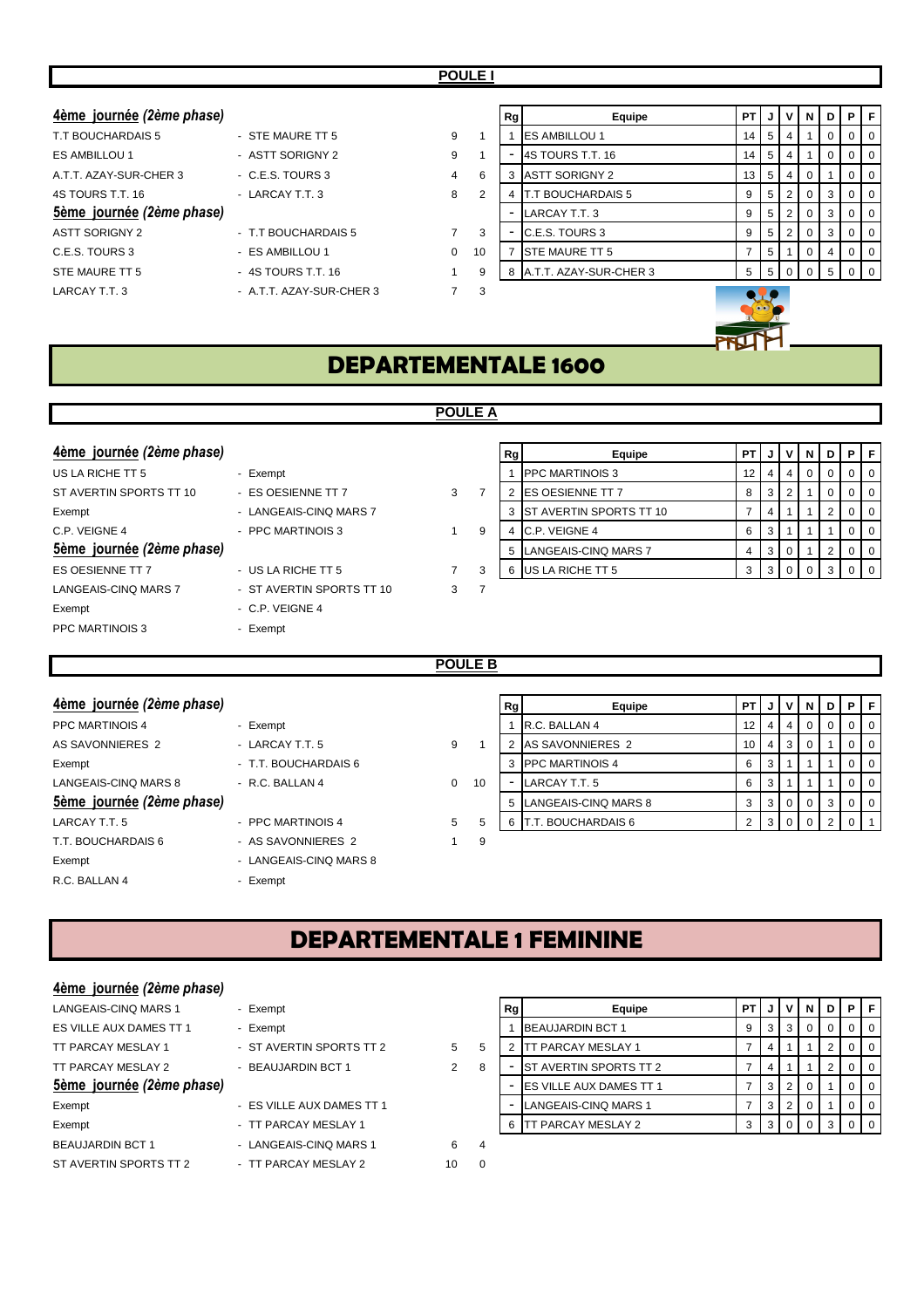## Pénalités financières

(d'après Règlement des Championnats par Equipes)



#### *N° Licence erroné :*

1è journée (3ème phase) : 0001 RS St-Cyr 4 (Jeunes) 4è journée (2ème phase) : 0002 4S Tours TT 14 - 5è journée (2ème phase) : 00583 AP Abilly 2

### *N° Equipe :*

3è journée (2ème phase) : 0724 ASTT Chemillé 1 et 2 - 4è journée (2ème phase) : 0566 TT Joué 6 - 0439 ES Ville aux Dames 3

5è journée (2ème phase) : 0608 PL Paul Bert 3

#### **Equipe Incomplète (5,00€)**

4è journée (2ème phase) : 0637 ES Oésienne TT 3 - 0425 ASTT Castelvalérie 1

5è journée (2ème phase) : 0548 Beaujardin BCT 2 - 0004 CES Tours 3 - 0548 Beaujardin BCT 3

#### **Forfait (10,00€)**

1è journée (3è phase Jeunes) : 0269 St-Avertin Sports 1 - 0146 AS Montlouis 3 - 0015 PPC Martinois 1 - 0001 RS St-Cyr 3 3è journée (2ème phase) : 0615 TT Bouchardais 6 - 4è journée (2ème phase) : 0698 TTC Lochois 2 - 0698 TTC Lochois 3 5è journée (2ème phase) : 0001 RS St-Cyr 4

## **DEPARTEMENTALE 1 VETERANS**

#### **Poule A**

| 6ème journée             |                          |           |    |    |                          |           |                |                                 |              |          |                |
|--------------------------|--------------------------|-----------|----|----|--------------------------|-----------|----------------|---------------------------------|--------------|----------|----------------|
| <b>TT SEMBLANCEEN 1</b>  | - RS ST CYR/LOIRE 1      | 14        | 16 | Rg | Equipe                   | <b>PT</b> |                | V                               | D I          | <b>P</b> |                |
| <b>BEAUJARDIN BCT 1</b>  | - C.S. LA MEMBROLLE TT 2 | 13        | 17 |    | <b>RS ST CYR/LOIRE 1</b> | 14        | 5              | 4                               |              |          |                |
| EP MARIGNY RILLY 1       | - Exempt                 |           |    |    | C.S. LA MEMBROLLE TT 2   | 14        | 6              | $\overline{4}$                  | <sup>2</sup> |          | I 0            |
| 7ème journée             |                          |           |    |    | 3 BEAUJARDIN BCT 1       | 12        | 5 <sup>1</sup> | 3                               |              |          | $\Omega$       |
| <b>RS ST CYR/LOIRE 1</b> | - BEAUJARDIN BCT 1       | <b>NP</b> |    |    | IT SEMBLANCEEN 1         |           | 5              |                                 | 4 I          |          | $\overline{0}$ |
| C.S. LA MEMBROLLE TT 2   | - EP MARIGNY RILLY 1     | 19        | 11 |    | 5 EP MARIGNY RILLY 1     | 5         | 5              | $\overline{0}$                  | .5 I         |          |                |
| Exempt                   | - TT SEMBLANCEEN 1       |           |    |    |                          |           |                |                                 |              |          |                |
|                          |                          |           |    |    |                          |           |                | $\sim$ $\sim$<br>0 <sup>o</sup> |              |          |                |

#### **Poule B**

| <u>6ème journée</u>   |                         |    |    |    |                          |                 |            |          |          |                  |
|-----------------------|-------------------------|----|----|----|--------------------------|-----------------|------------|----------|----------|------------------|
| C.P. VEIGNE 1         | - US RENAUDINE TT 1     | 10 | 20 | Rg | Equipe                   | PT.             | v          | N        | D        | PF               |
| ES OESIENNE TT 1      | - C.S LA MEMBROLLE TT 1 | 15 | 15 |    | <b>US RENAUDINE TT 1</b> | 14 I            | 6 4 1      | $\Omega$ |          | 0 <sup>1</sup>   |
| T.T. BOUCHARDAIS 1    | - Exempt                |    |    |    | <b>IES OESIENNE TT 1</b> | 14 <sub>1</sub> | $5 \mid 4$ |          | $\Omega$ | 0 <sup>1</sup>   |
| 7ème journée          |                         |    |    |    | 3 C.S LA MEMBROLLE TT 1  | 13 <sup>1</sup> | 63         |          |          | 0 <sup>1</sup>   |
| US RENAUDINE TT 1     | - ES OESIENNE TT 1      | 13 | 17 | 4  | C.P. VEIGNE 1            |                 | 40         | $\Omega$ | 4        | 0 <sub>0</sub>   |
| C.S LA MEMBROLLE TT 1 | - T.T. BOUCHARDAIS 1    | 20 | 10 |    | T.T. BOUCHARDAIS 1       | 3               | 3 0        |          |          | $\overline{1}$ 0 |
| Exempt                | - C.P. VEIGNE 1         |    |    |    |                          |                 |            |          |          |                  |

## **CORPORATIF**

#### **DEPARTEMENTALE 1**

#### **6ème journée**

Exempt - PRAXI 1

- 
- 
- 
- AS BANQUE POPULAIRE VF 2 A.S.C. B.N.P. TOURS 1 3 7
- PRAXI 1 AS BANQUE POPULAIRE VF 1 4 6 **Rg Equipe PT J V N D P F** Exempt  $\begin{array}{ccc} \text{Example 1:} & \text{Example 2:} \\ \text{Example 2:} & \text{Example 3:} \\ \text{Example 4:} & \text{Example 5:} \\ \text{Example 6:} & \text{Example 7:} \\ \text{Example 7:} & \text{Example 8:} \\ \text{Example 8:} & \text{Example 9:} \\ \text{Example 1:} & \text{Example 1:} \\ \text{Example 1:} & \text{Example 1:} \\ \text{Example 2:} & \text{Example 1:} \\ \text{Example 3:} & \text{Example 1:} \\ \text{Example 4:} & \text{Example 1:} \\ \text{Example 5:}$ A.S.C. B.N.P. TOURS 1 - Exempt 2 A.S.C. B.N.P. TOURS 1 8 4 1 2 1 0 0 **7ème journée** en la communiste de la communiste de la production de la production de la production de la production de la production de la production de la production de la production de la production de la production de AS BANQUE POPULAIRE VF 1 - Exempt  $\begin{vmatrix} 4 & 4 \end{vmatrix}$  AS BANQUE POPULAIRE VF 2  $\begin{vmatrix} 5 & 4 \end{vmatrix}$  0
	-

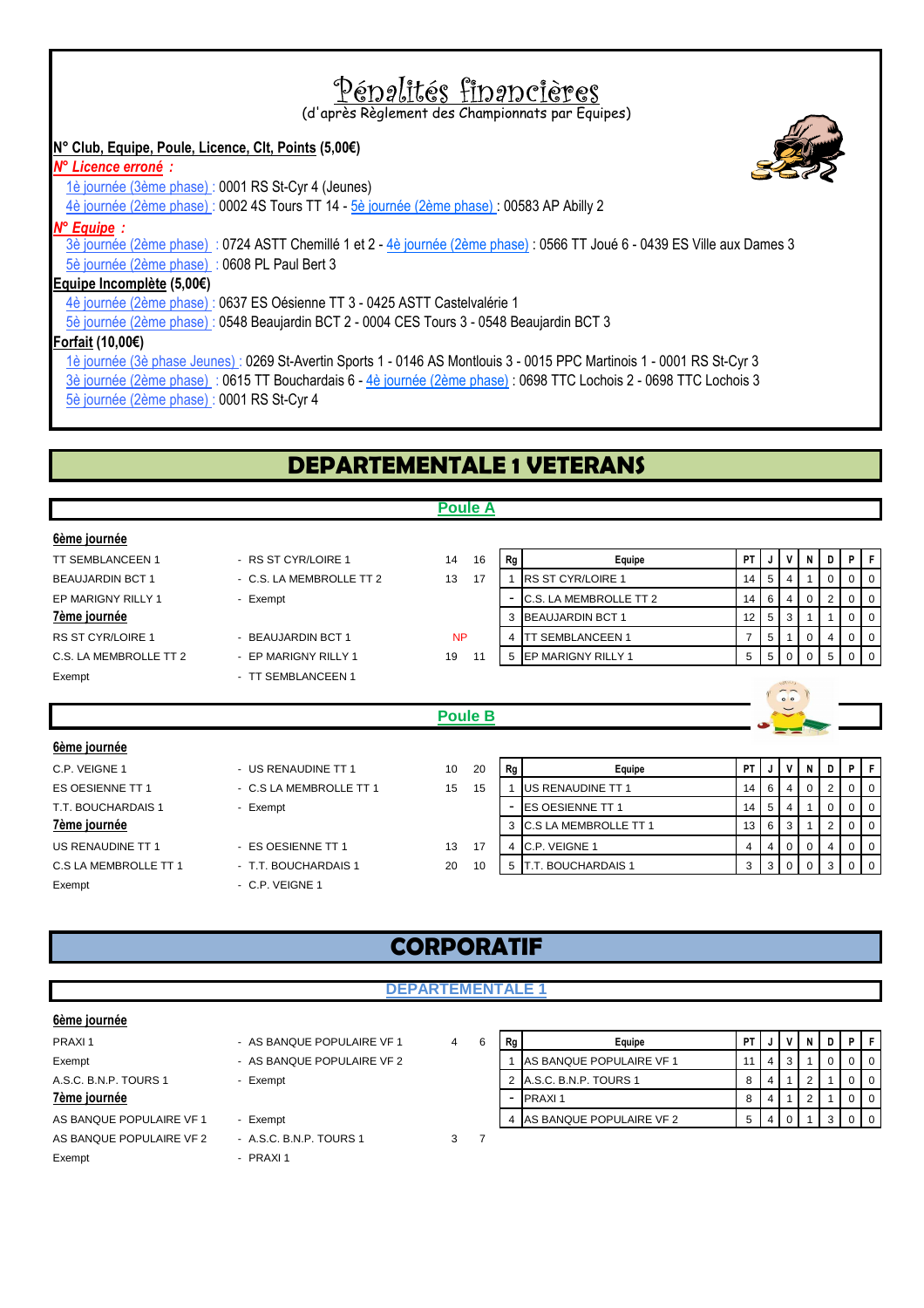#### **6ème journée**

- Exempt ASC CHEMINEAU 1
- 
- ASC CHEMINEAU 1 KAMI 1 5 5 Rg **Equipe PT J V N D P F** ICAR SYSTEMS 1  $-$  A.S.P.T.T. TOURS 1 6 4 1 ASC CHEMINEAU 1  $\begin{bmatrix} 12 & 5 & 3 & 1 & 1 & 0 & 0 \\ 12 & 5 & 3 & 1 & 1 & 0 & 0 \\ 11 & 11 & 0 & 10 & 0 & 0 & 0 \\ 0 & 0 & 0 & 0 & 0 & 0 & 0 \\ 0 & 0 & 0 & 0 & 0 & 0 & 0 \\ 0 & 0 & 0 & 0 & 0 & 0 & 0 \\ 0 & 0 & 0 & 0 & 0 & 0 & 0 \\ 0$ CAISSE EPARGNE LC 1 - Exempt - A.S.P.T.T. TOURS 1 12 6 3 0 3 0 0 **7ème journée** - ICAR SYSTEMS 1 12 6 3 0 3 0 0 KAMI 1  $\begin{array}{ccc} \text{KAMI} & 3 & 7 & 4 & \text{CAISSE EPARGNE LC} & 1 & 11 & 5 & 3 & 0 & 2 & 0 & 0 \\ \end{array}$ A.S.P.T.T. TOURS 1 - CAISSE EPARGNE LC 1 3 7 5 KAMI 1 9 6 1 1 4 0 0

#### **DEPARTEMENTALE 3**

#### **6ème journée**

A.S.C. B.N.P. TOURS 2 - Exempt AS BANQUE POPULAIRE VF 3 - AS CHU TOURS 1 7 AS BANQUE POPULAIRE VF 4 - A.S.C. B.N.P. TOURS 2 0 Exempt - ASC CHEMINEAU 2

| ASC CHEMINEAU 2 | - AS BANQUE POPULAIRE VF 3 |   |
|-----------------|----------------------------|---|
| AS CHU TOURS 1  | - AS BANQUE POPULAIRE VF 4 | 6 |

- 
- 
- 

| ASC CHEMINEAU 2<br>- AS BANQUE POPULAIRE VF 3       | 0 | 10 | Rg | Equipe                   | PT. |     | N |  |                  |
|-----------------------------------------------------|---|----|----|--------------------------|-----|-----|---|--|------------------|
| AS CHU TOURS 1<br>- AS BANQUE POPULAIRE VF 4        | 6 |    |    | AS BANQUE POPULAIRE VF3  | 18  |     |   |  |                  |
| A.S.C. B.N.P. TOURS 2<br>- Exempt                   |   |    |    | AS CHU TOURS 1           | 14  | 6 I |   |  | $\overline{1}$ 0 |
| 7ème journée                                        |   |    |    | 3 A.S.C. B.N.P. TOURS 2  | 9   |     |   |  |                  |
| AS BANQUE POPULAIRE VF 3<br>- AS CHU TOURS 1        |   |    |    | ASC CHEMINEAU 2          | 9   |     |   |  |                  |
| AS BANQUE POPULAIRE VF 4<br>- A.S.C. B.N.P. TOURS 2 | 0 | 10 |    | AS BANQUE POPULAIRE VF 4 |     |     |   |  |                  |
|                                                     |   |    |    |                          |     |     |   |  |                  |



## **EQUIPES JEUNES**

#### **Poule A**

#### 1ère journée (3ème phase)

|                                  |                         |   | .  |                         |                             |      |  |        |         |                |
|----------------------------------|-------------------------|---|----|-------------------------|-----------------------------|------|--|--------|---------|----------------|
|                                  |                         |   |    | Rg                      | Equipe                      | PT I |  |        | PF      |                |
| 1ère journée <i>(3ème phase)</i> |                         |   |    | <b>IAS TOURS T.T. 1</b> |                             |      |  | $01$ 0 |         |                |
| RS ST CYR/LOIRE 1                | - 4S TOURS T.T. 1       | 3 | 15 |                         | <b>ITT MONTS ARTANNES 1</b> |      |  |        | $01$ 0  |                |
| TT MONTS ARTANNES 1              | - A.S MONTLOUIS/LOIRE 1 | 9 | -9 |                         | A.S MONTLOUIS/LOIRE 1       |      |  |        |         | $\overline{0}$ |
|                                  |                         |   |    |                         | 4 RS ST CYR/LOIRE 1         |      |  |        | $0$   0 |                |

| <b>Poule B</b>                                             |        |           |  |                              |  |  |  |  |  |  |  |  |  |  |
|------------------------------------------------------------|--------|-----------|--|------------------------------|--|--|--|--|--|--|--|--|--|--|
|                                                            | Equipe | <b>PT</b> |  |                              |  |  |  |  |  |  |  |  |  |  |
| 1ère journée (3ème phase)                                  |        |           |  | U.S.E. AVOINE-BEAUMONT 1     |  |  |  |  |  |  |  |  |  |  |
| U.S. CHAMBRAY-LES-TOURS 1<br>- 4S TOURS T.T. 2             | 8      | 10        |  | 4S TOURS T.T. 2              |  |  |  |  |  |  |  |  |  |  |
| Entente OESIENNE-PAUL BERT 1<br>- U.S.E. AVOINE-BEAUMONT 1 |        | 11        |  | Entente OESIENNE-PAUL BERT 1 |  |  |  |  |  |  |  |  |  |  |
|                                                            |        |           |  | U.S. CHAMBRAY-LES-TOURS 1    |  |  |  |  |  |  |  |  |  |  |

|                                  |                          |    |  |                          | Equipe                         | PT | J | v | N | D |  | PIF            |  |  |  |
|----------------------------------|--------------------------|----|--|--------------------------|--------------------------------|----|---|---|---|---|--|----------------|--|--|--|
| 1ère journée <i>(3ème phase)</i> |                          |    |  |                          | <b>CHINONAIS1</b><br><b>TT</b> |    |   |   |   |   |  | $\overline{0}$ |  |  |  |
| <b>TT CHINONAIS 1</b>            | - PPC MARTINOIS 1        | 18 |  | -                        | <b>TT BLERE V.C. 1</b>         |    |   |   |   |   |  | $\overline{0}$ |  |  |  |
| TT BLERE V.C. 1                  | - ST AVERTIN SPORTS TT 1 | 18 |  |                          | <b>PPC MARTINOIS 1</b>         |    |   |   |   |   |  |                |  |  |  |
|                                  |                          |    |  | $\overline{\phantom{a}}$ | <b>ST AVERTIN SPORTS TT 1</b>  |    |   |   |   |   |  |                |  |  |  |

|                                     | <b>Poule D</b>      |    |   |                          |  |  |  |  |      |  |                            |  |  |  |  |
|-------------------------------------|---------------------|----|---|--------------------------|--|--|--|--|------|--|----------------------------|--|--|--|--|
| <b>PT</b><br>Rg<br>V<br>N<br>Equipe |                     |    |   |                          |  |  |  |  | PIFI |  |                            |  |  |  |  |
| <u>1ère journée (3ème phase)</u>    |                     |    |   | A.S. FONDETTES 1         |  |  |  |  |      |  | $\overline{0}$             |  |  |  |  |
| 4S TOURS T.T. 3                     | - RS ST CYR/LOIRE 2 | 11 |   | <b>RS ST CYR/LOIRE 2</b> |  |  |  |  |      |  | $\overline{101}$           |  |  |  |  |
| A.S. FONDETTES 1                    | - LARCAY T.T. 1     | 13 |   | <b>4S TOURS T.T. 3</b>   |  |  |  |  |      |  | $\overline{\phantom{0}}$ 0 |  |  |  |  |
|                                     |                     |    | ۰ | LARCAY T.T. 1            |  |  |  |  |      |  | $\overline{0}$             |  |  |  |  |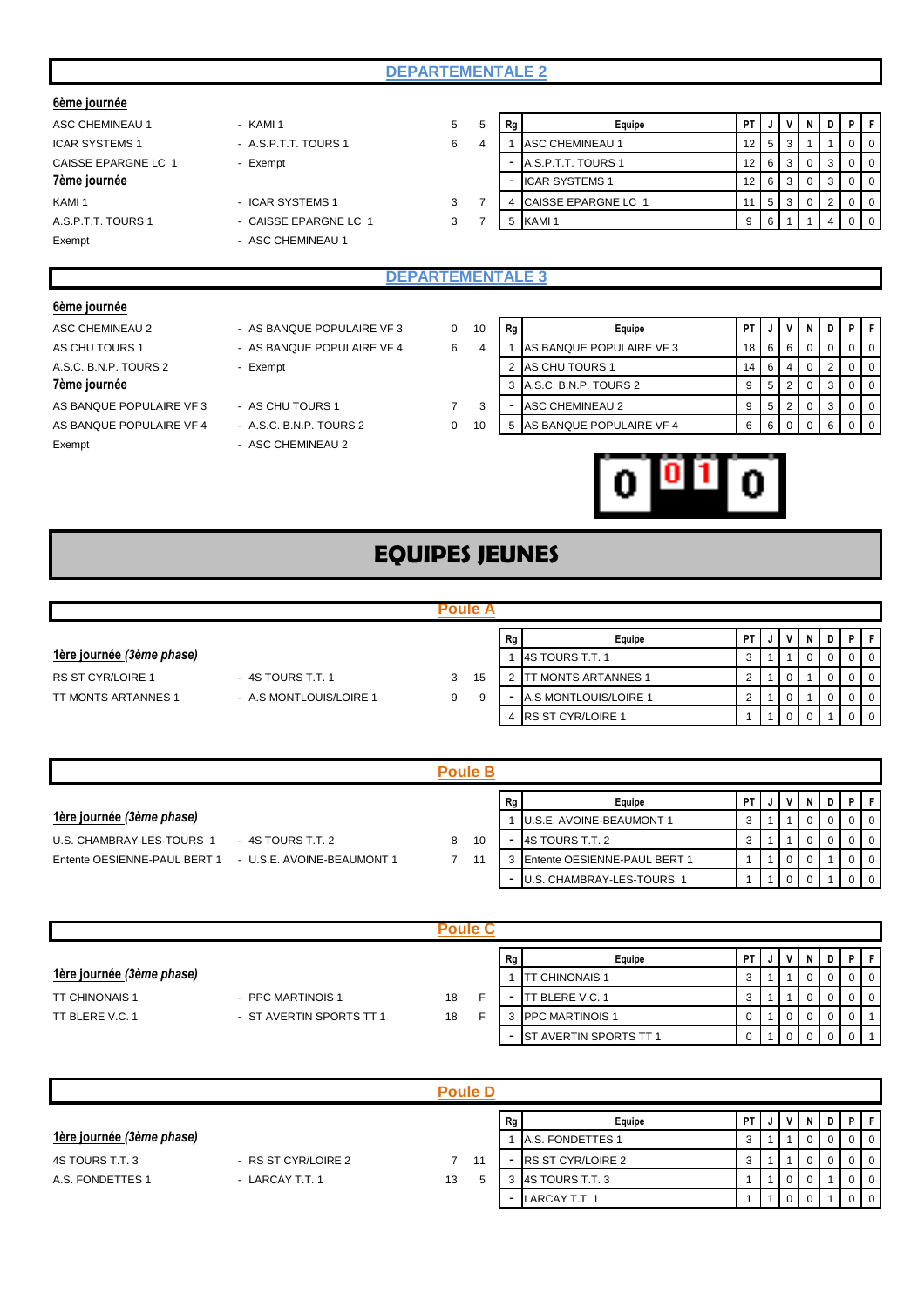| <b>Poule E</b>                                                |                      |                |    |                          |                                |  |                |  |             |          |                |             |                |  |
|---------------------------------------------------------------|----------------------|----------------|----|--------------------------|--------------------------------|--|----------------|--|-------------|----------|----------------|-------------|----------------|--|
|                                                               |                      |                |    | Rg                       | Equipe                         |  | PT             |  | ۷           | N        | D              | P           | F              |  |
| 1ère journée (3ème phase)                                     |                      |                |    | $\overline{ }$           | <b>ITT CORMERY-TRUYES 1</b>    |  | 3              |  |             | 0        | 0              | 0           | $\mathbf 0$    |  |
| <b>TT CORMERY-TRUYES 1</b><br>- ES RIDELLOIS TT 1             |                      |                | 3  | 2                        | <b>ES VILLE AUX DAMES TT 1</b> |  | $\overline{2}$ |  | 0           |          | $\overline{0}$ | 0           | $\overline{0}$ |  |
| 15<br>ES VILLE AUX DAMES TT 1<br>9<br>- A.S MONTLOUIS/LOIRE 2 |                      |                |    | ۰                        | A.S MONTLOUIS/LOIRE 2          |  | $\overline{2}$ |  | $\mathbf 0$ |          | $\mathbf 0$    | 0           | $\overline{0}$ |  |
|                                                               |                      |                |    | 4                        | <b>ES RIDELLOIS TT 1</b>       |  |                |  | $\mathbf 0$ | $\Omega$ |                |             | $\overline{0}$ |  |
|                                                               |                      |                |    |                          |                                |  |                |  |             |          |                |             |                |  |
|                                                               |                      | <b>Poule F</b> |    |                          |                                |  |                |  |             |          |                |             |                |  |
|                                                               |                      |                |    | Rg                       | Equipe                         |  | <b>PT</b>      |  | v           | N        | D              | P           | F              |  |
| 1ère journée (3ème phase)                                     |                      |                |    |                          | <b>TT JOUE LES TOURS 1</b>     |  | 3              |  |             | 0        | 0              | 0           | 0              |  |
| <b>TT JOUE LES TOURS 1</b>                                    | - A.C. AMBOISE 1     | 17             |    | $\overline{\phantom{a}}$ | TT PARCAY MESLAY 1             |  | 3              |  |             | $\Omega$ | $\overline{0}$ | $\mathbf 0$ | $\mathbf 0$    |  |
| TT MONTS ARTANNES 2                                           | - TT PARCAY MESLAY 1 | 6              | 12 | 3                        | <b>TT MONTS ARTANNES 2</b>     |  |                |  | $\mathbf 0$ | 0        |                | $\Omega$    | $\overline{0}$ |  |

|                                  |                     | oule G  |        |                       |   |   |   |       |                |
|----------------------------------|---------------------|---------|--------|-----------------------|---|---|---|-------|----------------|
|                                  |                     | Rg      | Equipe | <b>PT</b>             |   | N |   | 1 F I |                |
| 1ère journée <i>(3ème phase)</i> |                     |         |        | <b>TT CHINONAIS 2</b> |   |   |   |       | $\overline{0}$ |
| <b>TT CHINONAIS 2</b>            | - RS ST CYR/LOIRE 3 | 18      | -      | US RENAUDINE TT 1     | N |   | ν |       | $\overline{0}$ |
| A.S. FONDETTES 2                 | - US RENAUDINE TT 1 | 6<br>12 |        | A.S. FONDETTES 2      |   |   |   |       | $\overline{0}$ |
|                                  |                     |         |        | RS ST CYR/LOIRE 3     |   |   |   |       |                |

|                                  |                          |    |    |   | Equipe                   | <b>PT</b> |  | V           | N |  |  |  |  |  |  |
|----------------------------------|--------------------------|----|----|---|--------------------------|-----------|--|-------------|---|--|--|--|--|--|--|
| <u>1ère journée (3ème phase)</u> |                          |    |    |   | <b>RS ST CYR/LOIRE 4</b> | J         |  |             |   |  |  |  |  |  |  |
| <b>RS ST CYR/LOIRE 4</b>         | - US LA RICHE TT 1       | 15 |    |   | A.T.T. AZAY-SUR-CHER 1   | J         |  |             |   |  |  |  |  |  |  |
| A.T.T. AZAY-SUR-CHER 2           | - A.T.T. AZAY-SUR-CHER 1 | 8  | 10 |   | A.T.T. AZAY-SUR-CHER 2   |           |  | 0           |   |  |  |  |  |  |  |
|                                  |                          |    |    | ۰ | US LA RICHE TT 1         |           |  | $\mathbf 0$ |   |  |  |  |  |  |  |

| 'oule                            |                          |   |    |    |                               |     |  |  |   |  |  |                |  |
|----------------------------------|--------------------------|---|----|----|-------------------------------|-----|--|--|---|--|--|----------------|--|
|                                  |                          |   |    | Rg | Equipe                        | PT  |  |  |   |  |  |                |  |
| 1ère journée <i>(3ème phase)</i> |                          |   |    |    | <b>ST AVERTIN SPORTS TT 2</b> | ు   |  |  |   |  |  | $\overline{0}$ |  |
| TT CORMERY-TRUYES 2              | - TT SEMBLANCEEN 1       |   | 11 | -  | <b>TT SEMBLANCEEN 1</b>       | - 0 |  |  | 0 |  |  |                |  |
| LANGEAIS-CINQ MARS 1             | - ST AVERTIN SPORTS TT 2 | 6 | 12 |    | LANGEAIS-CINQ MARS 1          |     |  |  |   |  |  |                |  |
|                                  |                          |   |    | -  | <b>ITT CORMERY-TRUYES 2</b>   |     |  |  |   |  |  |                |  |

|                                  |                     |    |    | Rg | Equipe                     | <b>PT</b> |  | V            | N |  |  |  |  |  |  |
|----------------------------------|---------------------|----|----|----|----------------------------|-----------|--|--------------|---|--|--|--|--|--|--|
| <u>1ère journée (3ème phase)</u> |                     |    |    |    | U.S. CHAMBRAY-LES-TOURS 2  |           |  |              |   |  |  |  |  |  |  |
| U.S. CHAMBRAY-LES-TOURS 2        | - ES RIDELLOIS TT 2 | 15 | 3  |    | 4S TOURS T.T. 4            | J         |  |              |   |  |  |  |  |  |  |
| TT MONTS ARTANNES 3              | - 4S TOURS T.T. 4   |    | 17 |    | <b>TT MONTS ARTANNES 3</b> |           |  | $\mathbf{0}$ |   |  |  |  |  |  |  |
|                                  |                     |    |    |    | <b>IES RIDELLOIS TT 2</b>  |           |  | $\cdot$ 0    |   |  |  |  |  |  |  |

|                                  |                        |    | Rg | Equipe | PT                          |   | νı | N | D | D |  |  |  |  |
|----------------------------------|------------------------|----|----|--------|-----------------------------|---|----|---|---|---|--|--|--|--|
| <u>1ère journée (3ème phase)</u> |                        |    |    |        | JOUE LES TOURS 2            | 3 |    |   |   |   |  |  |  |  |
| TT JOUE LES TOURS 2              | - CS LA MEMBROLLE TT 1 | 15 | Э  |        | AS SAVONNIERES 1            | P |    |   |   |   |  |  |  |  |
| AS SAVONNIERES 1                 | - LARCAY T.T. 2        | 15 | 3  |        | LARCAY T.T. 2               |   |    |   |   |   |  |  |  |  |
|                                  |                        |    |    |        | <b>CS LA MEMBROLLE TT 1</b> |   |    |   |   |   |  |  |  |  |